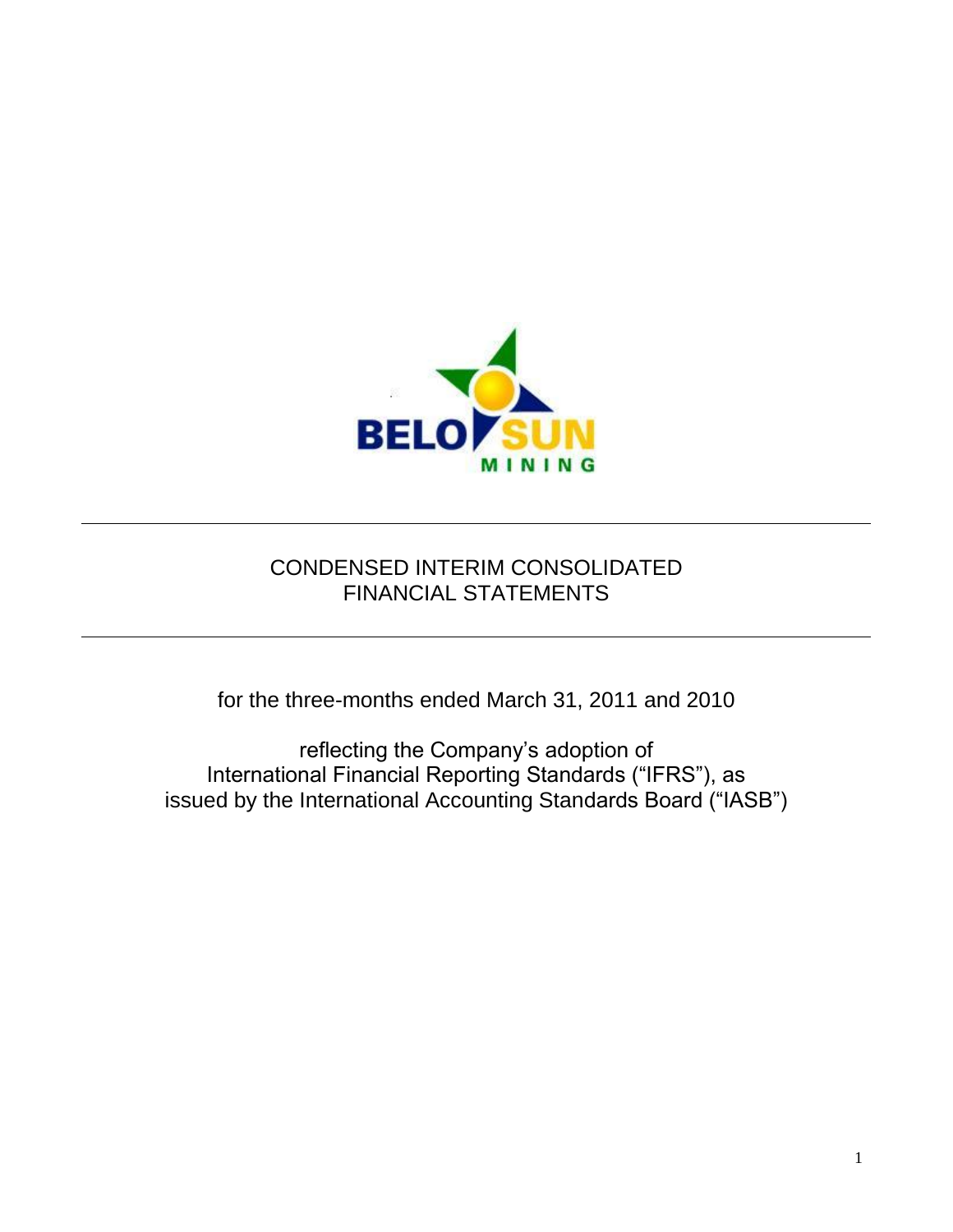# **BELO SUN MINING CORP.**

### **NOTICE OF NO AUDITOR REVIEW OF CONDENSED INTERIM CONSOLIDATED FINANCIAL STATEMENTS**

Under National Instrument 51-102, Part 4, subsection 4.3(3) (a), if an auditor has not performed a review of the condensed interim consolidated financial statements, they must be accompanied by a notice indicating that the interim financial statements have not been reviewed by an auditor.

The accompanying unaudited condensed interim consolidated financial statements of the Company have been prepared by and are the responsibility of the Company"s management.

The Company's independent auditor has not performed a review of these condensed interim consolidated financial statements in accordance with standards established by the Canadian Institute of Chartered Accountants for a review of interim financial statements by an entity's auditor.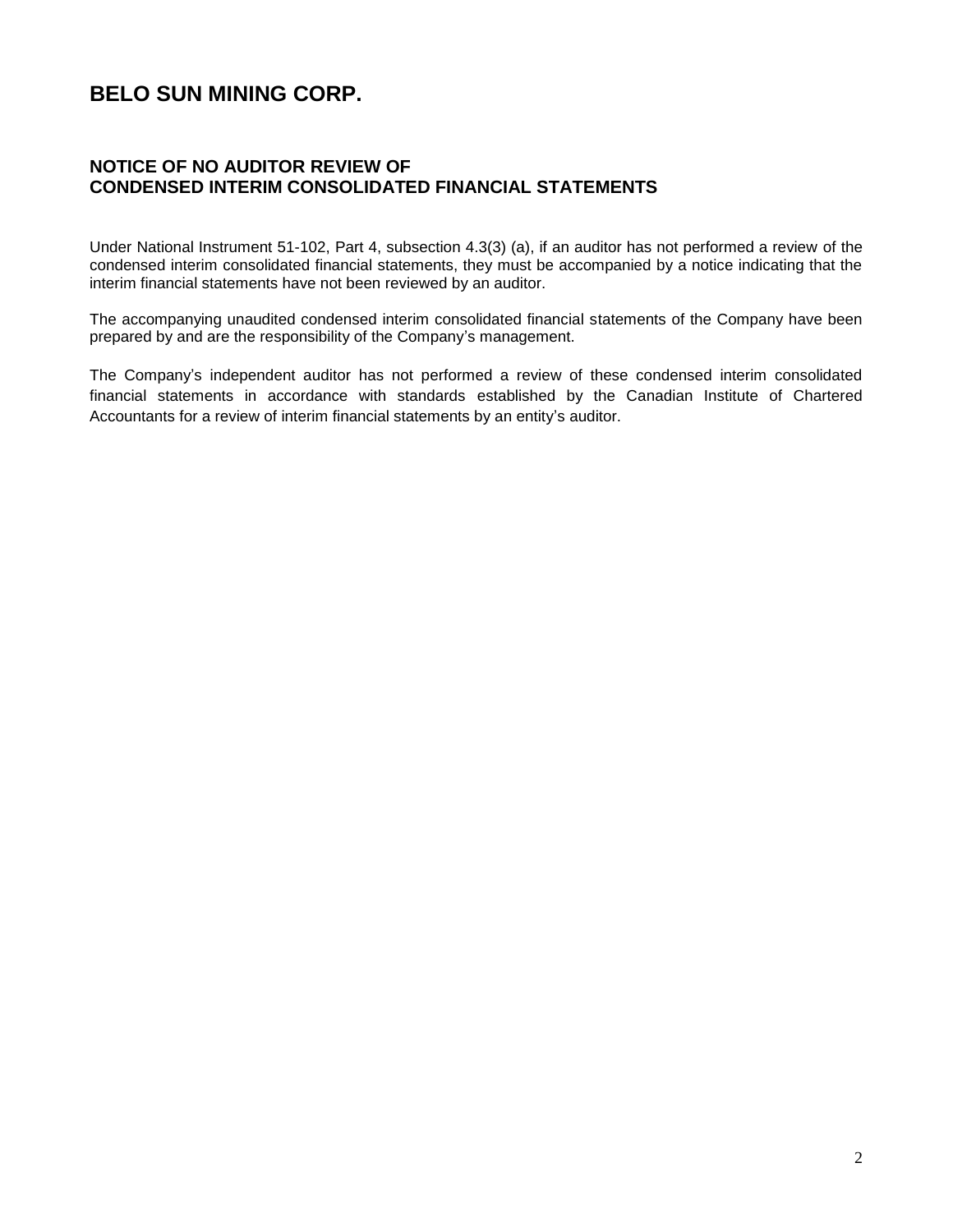### **Condensed Interim Consolidated Statements of Comprehensive Income**

**Unaudited**

**(Expressed in Canadian dollars)**

|                                                        |              | Three months ended March 31 |                   |  |  |
|--------------------------------------------------------|--------------|-----------------------------|-------------------|--|--|
|                                                        | <b>Notes</b> | 2011                        | 2010              |  |  |
|                                                        |              |                             | (Note 20)         |  |  |
| Expenses                                               |              |                             |                   |  |  |
| Management fees paid to directors                      | 16           | 182,979                     | 739,500           |  |  |
| Salaries, wages and consulting fees                    |              | 649,341                     | 199,239           |  |  |
| Legal fees                                             |              | 7,183                       | 79,843            |  |  |
| Audit fees                                             |              | 13,540                      | 12,500            |  |  |
| General and administration                             |              | 392,763                     | 134,664           |  |  |
| Amortization                                           |              | 27,230                      | 11,682            |  |  |
| Stock-based compensation                               |              |                             | 1,199,501         |  |  |
| Exploration and evaluation expenses                    | 5            | 3,304,542                   | 223,390           |  |  |
| Foreign exchange (gain) / loss                         |              | (51, 737)                   | (8, 224)          |  |  |
| Loss from operations                                   |              | (4,525,841)                 | (2,592,095)       |  |  |
| Interest income                                        |              | 88,590                      | 10,911            |  |  |
| Loss for the period                                    |              | (4,437,251)                 | (2,581,184)       |  |  |
| Exchange differences on translating foreign operations |              | (45, 382)                   | (27, 774)         |  |  |
| Comprehensive loss                                     | \$           | (4, 482, 633)               | \$<br>(2,608,958) |  |  |
| Loss per share                                         | 13           |                             |                   |  |  |
| <b>Basic</b>                                           | \$           | (0.03)                      | (0.02)<br>\$      |  |  |
| Diluted                                                | \$           | (0.03)                      | \$<br>(0.02)      |  |  |
| Weighted average number of shares outstanding:         |              |                             |                   |  |  |
| <b>Basic</b>                                           |              | 154,719,106                 | 120,297,684       |  |  |
| <b>Diluted</b>                                         |              | 154,719,106                 | 120,297,684       |  |  |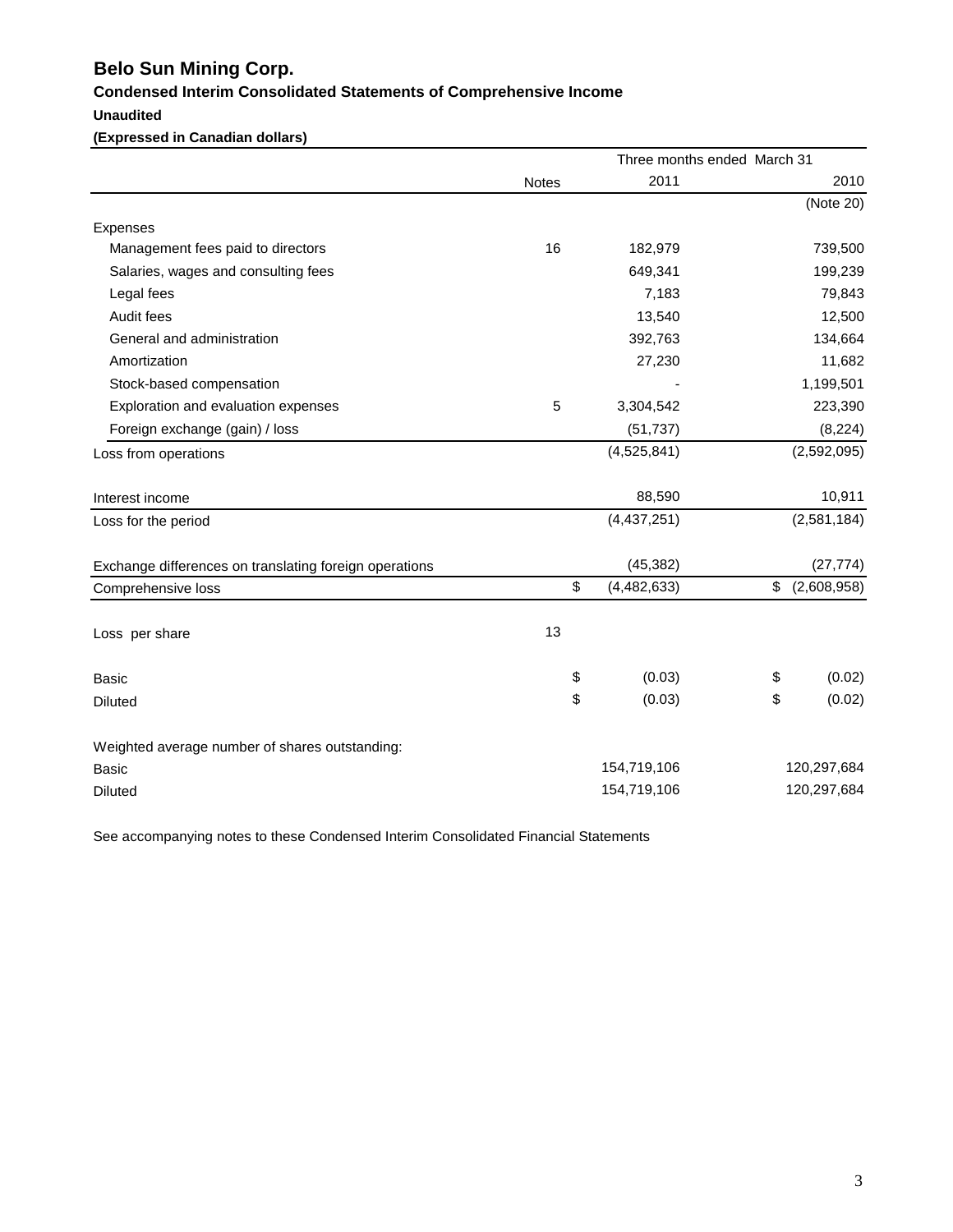### **Condensed Interim Consolidated Statements of Financial Position**

**Unaudited**

**(Expressed in Canadian dollars)**

|                                          |              | March 31,      | December 31,    | January 1,      |
|------------------------------------------|--------------|----------------|-----------------|-----------------|
|                                          | <b>Notes</b> | 2011           | 2010            | 2010            |
| <b>Assets</b>                            |              |                | (Note 20)       | (Note 20)       |
| <b>Current assets</b>                    |              |                |                 |                 |
| Cash and cash equivalents                | \$           | 54,281,212     | \$<br>7,127,226 | \$<br>2,362,994 |
| Prepaid expenses and sundry receivables  | 3            | 429,419        | 194,669         | 35,695          |
|                                          |              | 54,710,631     | 7,321,895       | 2,398,689       |
| <b>Non-current assets</b>                |              |                |                 |                 |
| Property plant and equipment             | 4            | 625,851        | 517,587         | 214,245         |
| Term investment                          | 6            | 560,826        | 552,133         | 513,362         |
|                                          | \$           | 55,897,308     | \$<br>8,391,615 | \$<br>3,126,296 |
|                                          |              |                |                 |                 |
| <b>Liabilities and Equity</b>            |              |                |                 |                 |
| <b>Current liabilities</b>               |              |                |                 |                 |
| Accounts payable and accrued liabilities | 7\$          | 2,224,807      | \$<br>1,074,407 | \$<br>505,641   |
| Finance lease                            | 8            | 103,933        | 75,972          |                 |
| <b>Current taxes</b>                     | 9            | 7,091          | 14,182          |                 |
|                                          |              | 2,335,831      | 1,164,561       | 505,641         |
| <b>Non-current liabilities</b>           |              |                |                 |                 |
| Finance lease                            | 8            | 43,921         | 33,646          |                 |
| Deferred taxes                           | 9            | 14,182         | 14,182          |                 |
|                                          |              | 2,393,934      | 1,212,389       | 505,641         |
| <b>Equity</b>                            |              |                |                 |                 |
| Share capital                            | 10           | 92,638,095     | 40,829,667      | 30,120,388      |
| Share -based payments reserves           | 11           | 5,399,962      | 6,401,610       | 2,368,615       |
| Accumlated other comprehensive income    |              | (164,009)      | (118, 627)      |                 |
| Retained earnings (deficit)              |              | (44, 370, 674) | (39, 933, 424)  | (29, 868, 348)  |
| <b>Total Equity</b>                      |              | 53,503,374     | 7,179,226       | 2,620,655       |
|                                          | \$           | 55,897,308     | \$<br>8,391,615 | \$<br>3,126,296 |
| Commitments and contingencies            | 17           |                |                 |                 |
| Subsequent events                        | 18           |                |                 |                 |
|                                          |              |                |                 |                 |
| Approved on behalf of the Directors:     |              |                |                 |                 |
| "Peter Tagliamonte"                      |              | "Mark Eaton"   |                 |                 |
| Director                                 |              | Director       |                 |                 |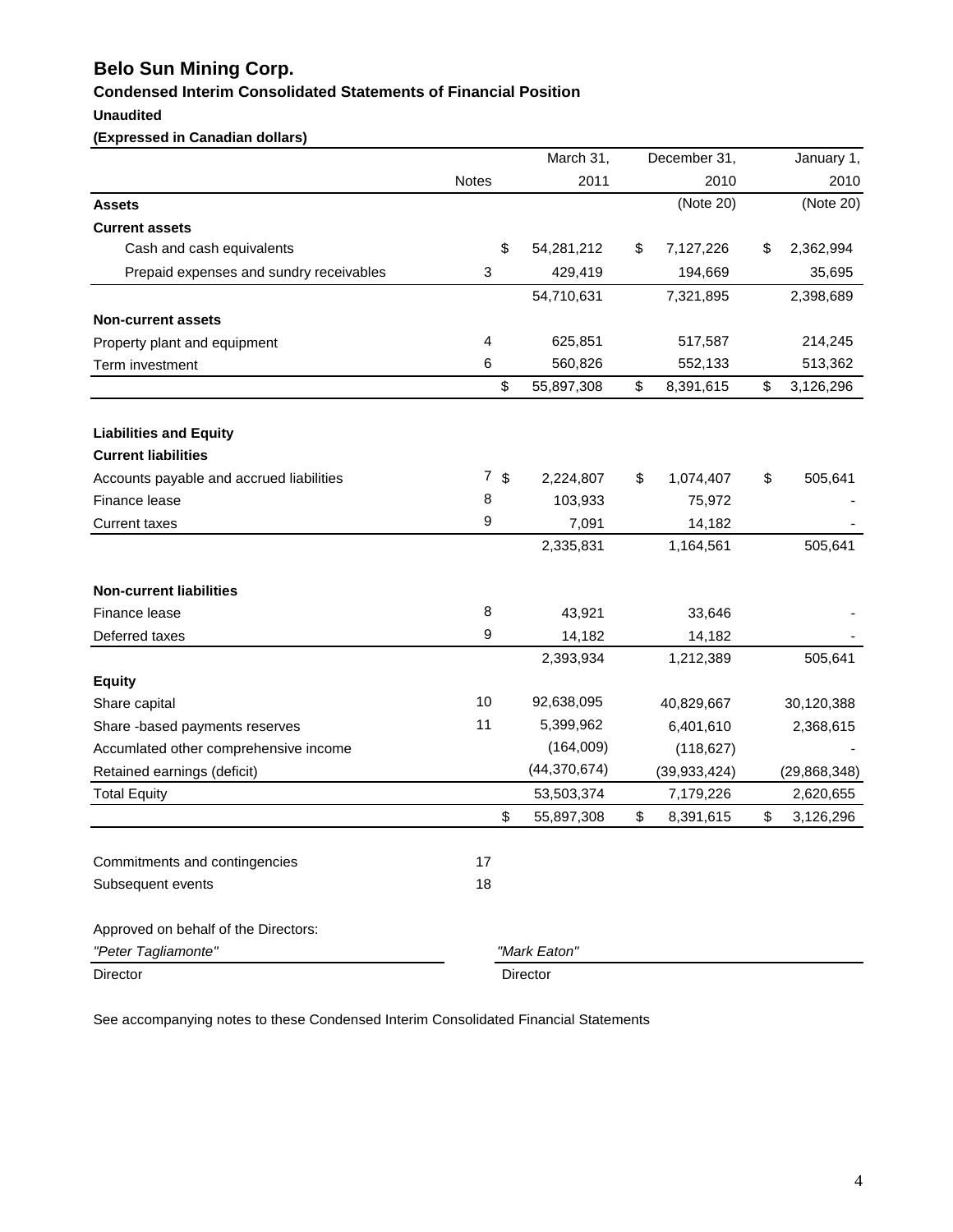#### **Condensed Interim Consolidated Statements of Cash Flows**

**Unaudited**

**(Expressed in Canadian dollars)**

|                                                     |       |             | Three months ended March 31 |  |  |
|-----------------------------------------------------|-------|-------------|-----------------------------|--|--|
|                                                     | Notes | 2011        | 2010                        |  |  |
| Cash provided by (used in) operations:              |       |             |                             |  |  |
| Net profit (loss)                                   | \$    | (4,437,251) | \$<br>(2,581,184)           |  |  |
| Items not involving cash:                           |       |             |                             |  |  |
| Stock-based compensation                            | 11    |             | 1,199,501                   |  |  |
| Amortization                                        |       | 27,230      | 11,682                      |  |  |
| Accrued interest on term deposit                    |       | (18, 791)   | (9,375)                     |  |  |
| Unrealized (gain) loss on foreign exchange          |       | (20, 095)   | 4,819                       |  |  |
| Working capital adjustments                         |       |             |                             |  |  |
| Change in prepaid expenses and sundry receivables   |       | (234, 750)  | (40,067)                    |  |  |
| Change in accounts payables and accrued liabilities |       | 1,150,402   | (54, 596)                   |  |  |
| Change in deferred taxes                            |       | (7,091)     |                             |  |  |
| Net cash used by operating activities               |       | (3,540,346) | (1,469,220)                 |  |  |
|                                                     |       |             |                             |  |  |
| <b>Investing activities</b>                         |       |             |                             |  |  |
| Expenditures on property, plant and equipment       |       | (112, 448)  |                             |  |  |
| Net cash used in the investing activities           |       | (112, 448)  |                             |  |  |
|                                                     |       |             |                             |  |  |
| <b>Financing activities</b>                         |       |             |                             |  |  |
| Proceeds from issuance of shares / units            |       | 51,842,000  | 6,000,000                   |  |  |
| Share issuance costs                                |       | (3,321,310) | (87, 025)                   |  |  |
| Exercise of warrants/options                        |       | 2,286,090   | 62,560                      |  |  |
| Net cash provided by financing activities           |       | 50,806,780  | 5,975,535                   |  |  |
|                                                     |       |             |                             |  |  |
| Change in cash and cash equivalents                 |       | 47,153,986  | 4,506,315                   |  |  |
| Cash and cash equivalents, beginning of the period  |       | 7,127,226   | 2,362,994                   |  |  |
| Effect of exchange rate on cash held                |       |             |                             |  |  |
| Cash and cash equivalents, end of the period        | \$    | 54,281,212  | \$<br>6,869,309             |  |  |
|                                                     |       |             |                             |  |  |
| Cash and cash equivalents are comprised of:         |       |             |                             |  |  |
| Cash in bank                                        | \$    | 52,067,978  | 6,188,841                   |  |  |
| Short-term money market instruments                 | \$    | 2,213,234   | \$<br>680,468               |  |  |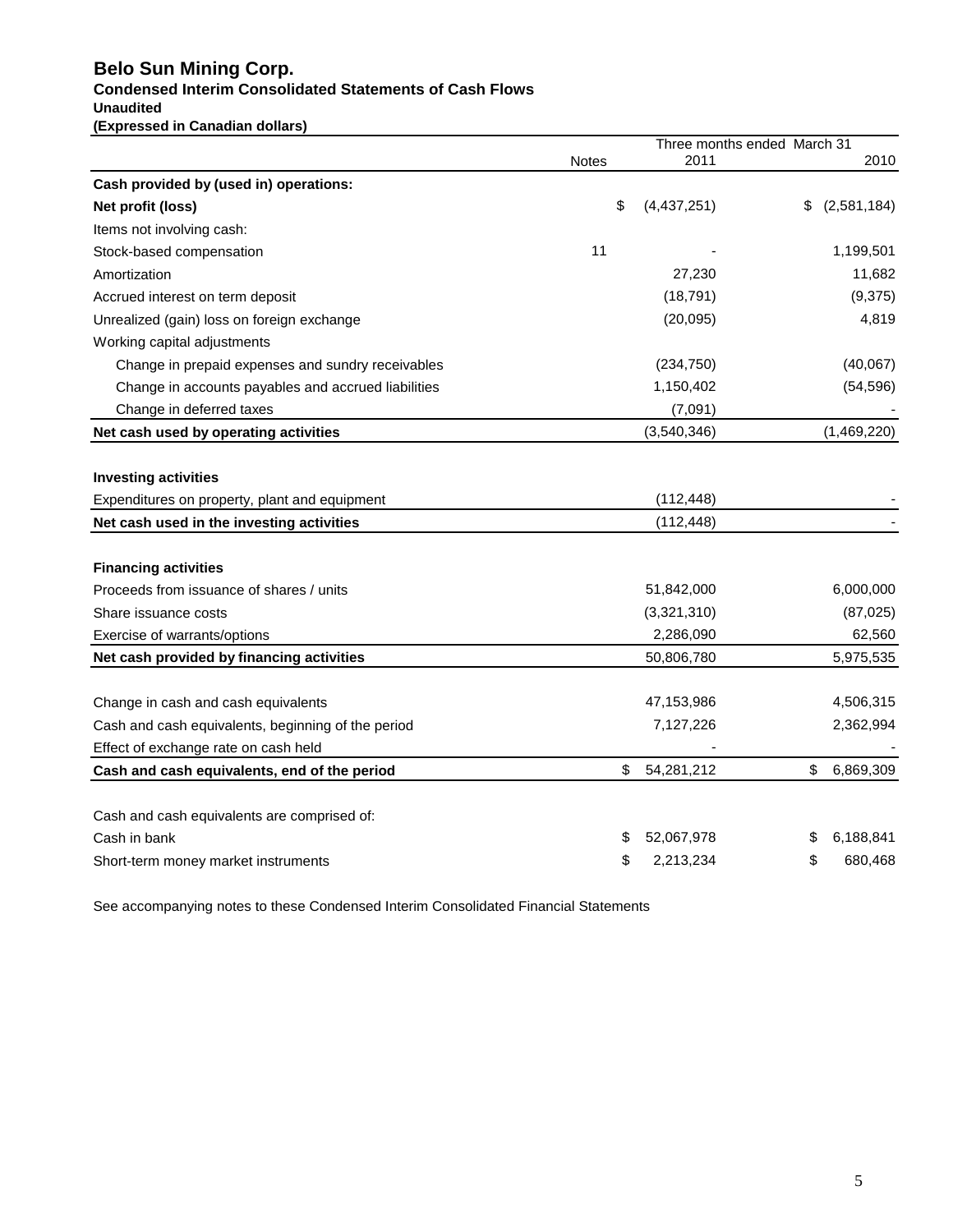**Condensed Interim Consolidated Statements of Changes in Equity**

### **Unaudited**

**(Expressed in Canadian dollars)**

|                                                                | Number<br>of Shares | Share Capital | Reserve -<br>Share-Based<br>Payments | <b>Accummulated Other</b><br>Comprehensive<br>Income | Retained<br>Earnings<br>(Deficit) | Total       |
|----------------------------------------------------------------|---------------------|---------------|--------------------------------------|------------------------------------------------------|-----------------------------------|-------------|
| Balance, December 31, 2010 (Note 20)                           | 149,158,834         | 40,829,667    | 6,401,610                            | (118, 627)                                           | (39, 933, 424)                    | 7,179,226   |
| Public offering (Note 10)                                      | 45,080,000          | 51,842,000    |                                      |                                                      |                                   | 51,842,000  |
| Share issuance costs                                           | $\blacksquare$      | (3,321,310)   |                                      |                                                      |                                   | (3,321,310) |
| Exercise of stock options                                      | 1,451,000           | 857,340       |                                      |                                                      |                                   | 857,340     |
| Valuation allocation on exercise of stock options              |                     | 666,913       | (666, 913)                           |                                                      |                                   |             |
| <b>Exercise of warrants</b>                                    | 3,282,500           | 1,428,750     |                                      |                                                      |                                   | 1,428,750   |
| Valuation allocation on exercise of warrants                   | $\blacksquare$      | 334,735       | (334, 735)                           |                                                      |                                   |             |
| Comprehensive Income                                           |                     |               |                                      | (45, 382)                                            | (4,437,251)                       | (4,482,633) |
| Balance, March 31, 2011                                        | 198,972,334         | 92,638,095    | 5,399,962                            | (164,009)                                            | (44, 370, 674)                    | 53,503,374  |
| Balance at January 1, 2010 (Note 20)                           | 112,396,351         | 30,120,388    | 2,368,615                            |                                                      | (29,868,348)                      | 2,620,655   |
| Private placements                                             | 24,000,000          | 6,000,000     |                                      |                                                      |                                   | 6,000,000   |
| Share issuance costs                                           | 1,200,000           | (87, 025)     |                                      |                                                      |                                   | (87, 025)   |
| Valuation of warrants granted with private placement           | $\blacksquare$      | (2,211,000)   | 2,211,000                            |                                                      |                                   |             |
| Valuation of agent unit options granted with private placement |                     | (303, 813)    | 303,813                              |                                                      |                                   |             |
| Exercise of stock options                                      | 368,000             | 62,560        |                                      |                                                      |                                   | 62,560      |
| Valuation allocation on exercise of stock options              |                     | 53,362        | (53, 362)                            |                                                      |                                   |             |
| Comprehensive income                                           |                     |               | 1,199,501                            | (27, 774)                                            | (2,581,184)                       | (1,409,457) |
| Balance, March 31, 2010 (Note 20)                              | 137,964,351         | 33,634,472    | 6,029,567                            | (27, 774)                                            | (32, 449, 532)                    | 7,186,733   |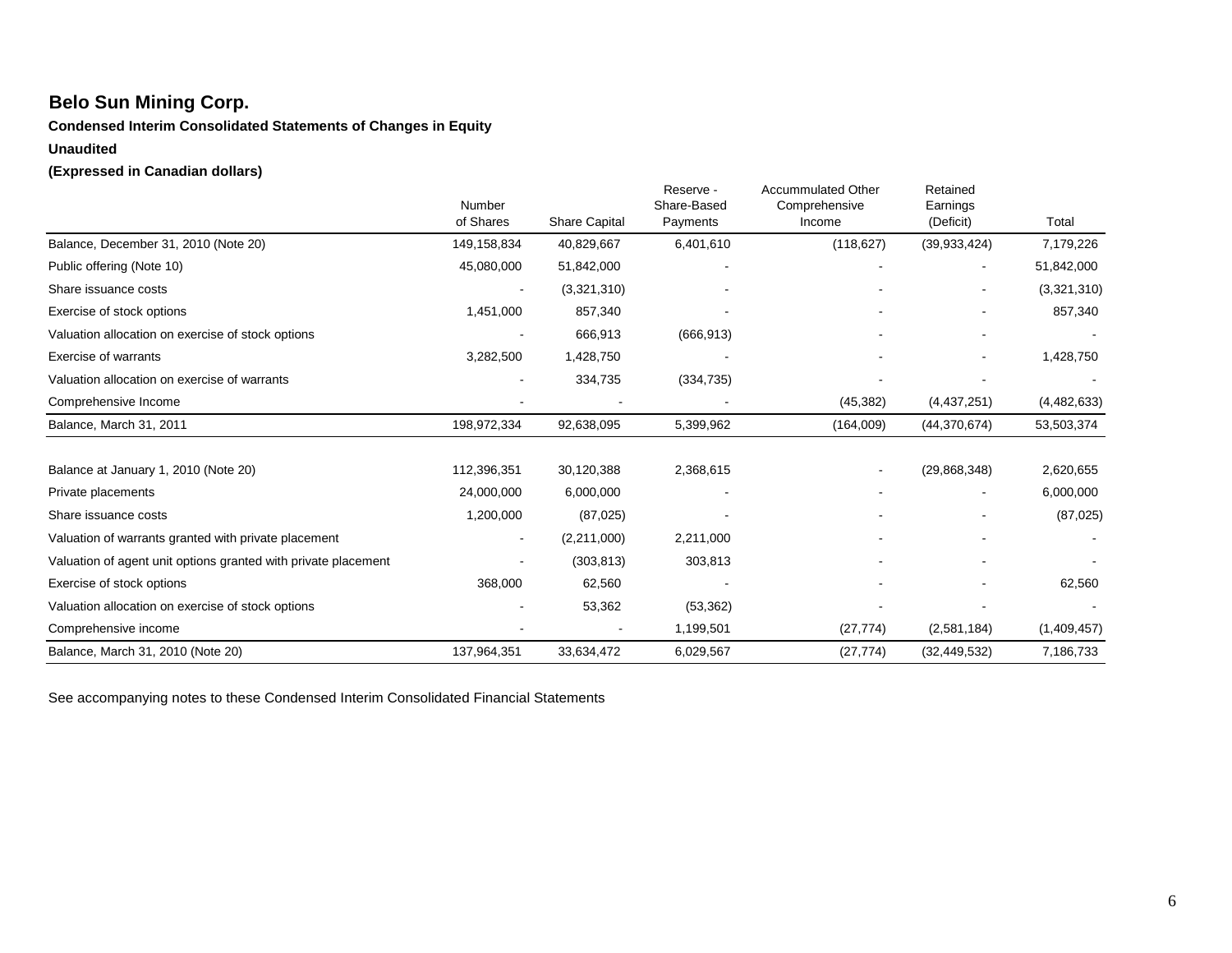#### **1. Nature of operations**

Belo Sun Mining Corp. (the "Company"), through its subsidiaries, is a gold exploration company engaged in the exploration of properties located in Brazil. The Company is a publicly listed company incorporated in the Province of Ontario. The Company"s shares are listed on the Toronto Venture Stock Exchange. The Company"s head office is located at 65 Queen Street West, 8<sup>th</sup> Floor, Toronto, Ontario, Canada, M5H 2M5.

Although the Company has taken steps to verify title to the properties on which it is conducting exploration and in which it has an interest, in accordance with industry standards for the current stage of exploration of such properties, these procedures do not guarantee the Company's title. Property title may be subject to unregistered prior agreements, unregistered claims, aboriginal claims and non-compliance with regulatory and environmental requirements.

The business of mining and exploring for minerals involves a high degree of risk and there can be no assurance that current exploration programs will result in profitable mining operations. The recoverability of the carrying value of interests in mineral properties and the Company's continued existence is dependent upon the preservation of its interests in the underlying properties, the discovery of economically recoverable reserves, the achievement of profitable operations, or the ability of the Company to raise additional financing, if necessary, or alternatively upon the Company's ability to dispose of its interests on an advantageous basis. Changes in future conditions could require material write-downs of the carrying values. The Company's mining assets that are located outside of North America are subject to the risk of foreign investment, including increases in taxes and royalties, renegotiation of contracts, expropriation and currency exchange fluctuations and restrictions.

#### **2. Significant accounting policies**

#### **a) Statement of compliance**

These condensed interim consolidated financial statements of the Company and its subsidiaries were prepared in accordance with International Accounting Standard 34 Interim Financial Reporting ("IAS 34") and IFRS 1 First-time Adoption of IFRS as issued by the International Accounting Standards Board ("IASB"). The policies applied in these condensed interim consolidated financial statements are based on International Financial Reporting Standards ("IFRS") issued and outstanding as at June 28, 2011, the date the Board of Directors approved these interim financial statements for issue. These condensed interim consolidated financial statements have been prepared in accordance with the accounting policies the Company expects to adopt in its December 31, 2011 financial statements.

As these are the Company"s first set of condensed interim consolidated financial statements in accordance with IFRS, the Company"s disclosures exceed the minimum requirements under IAS 34. The Company has elected to exceed the minimum requirements in order to present the Company"s accounting policies in accordance with IFRS and the additional disclosures required under IFRS, which also highlight the changes from the Company"s 2010 annual consolidated financial statements prepared in accordance with Canadian GAAP. In 2011 and beyond, the Company may not provide the same amount of disclosure in the Company"s condensed interim consolidated financial statements under IFRS as the reader will be able to rely on the annual consolidated financial statements, which will be prepared in accordance with IFRS.

The Company's consolidated financial statements were previously prepared in accordance with Canadian Generally Accepted Accounting Principles. Canadian GAAP differs in some areas from IFRS. Certain information and footnote disclosures which are considered material to the understanding of the Company"s condensed interim consolidated financial statements and which are normally included in annual consolidated financial statements prepared in accordance with IFRS are provided in notes along with reconciliations and descriptions of the effect of the transition from Canadian GAAP to IFRS on equity, operations, comprehensive income, and the statements of financial position and cash flows. Refer to Note 20 for transition to IFRS.

#### **b) Basis of preparation**

These financial statements were prepared on a going concern basis, under the historical cost convention, as modified by the revaluation of available-for-sale financial assets, and financial assets and financial liabilities (including derivative instruments) at fair value through profit or loss.

Those accounting policies are based on the IFRS standards and International Financial Reporting Interpretations Committee ("IFRIC") interpretations that the Company expects to be applicable at that time. The policies set out below were consistently applied to all the periods presented unless otherwise noted below.

The preparation of financial statements in accordance with IAS 34 requires the use of certain critical accounting estimates. It also requires management to exercise judgement in applying the Company"s accounting policies.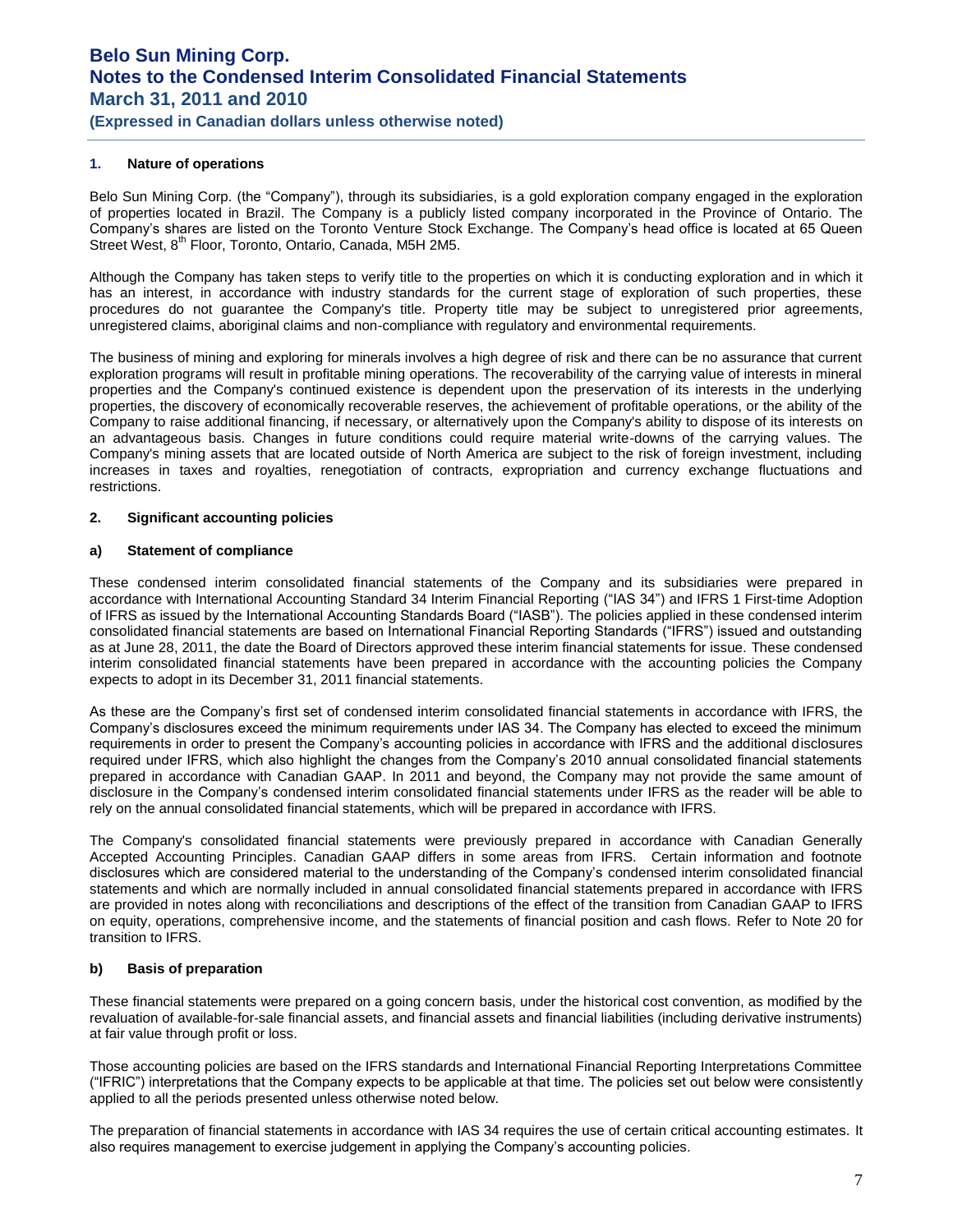#### **c) Future accounting changes**

Certain new standards, interpretations, amendments and improvements to existing standards were issued by the IASB or IFRIC that are mandatory for accounting periods beginning after January 1, 2011 or later periods. Updates are not applicable or are not consequential to the Company have been excluded thereof.

IFRS 9, Financial Instruments: Classification and Measurement, effective for annual periods beginning on or after January 1, 2013, with early adoption permitted, introduces new requirements for the classification and measurement of financial instruments. Management anticipates that this standard will be adopted in the Company's financial statements for the period beginning January 1, 2013, and has not yet considered the potential impact of the adoption of IFRS 9.

#### **d) Principles of consolidation**

#### **(i) Subsidiaries**

All entities, in which the Company has a controlling interest, specifically when it has the power to direct the financial and operational policies of these companies to obtain benefit from their operations, are fully consolidated from the date that control commences until the date that control ceases.

A controlling position is assumed to exist where the Company holds, directly or indirectly, a voting interest exceeding 50%, and where no other shareholder or group of shareholders exercises substantive participating rights which would enable it to veto or to block ordinary decisions taken by the Company.

A controlling position also exists where the Company, holding an interest of 50% or less in an entity, possesses control over more than 50% of the voting rights by virtue of an agreement with other investors, power to direct the financial and operational policies of the entity by virtue of a statute or contract, power to appoint or remove from office the majority of the members of the Board of Directors or equivalent management body, or the power to assemble the majority of voting rights at meetings of the Board of Directors or equivalent management body. The Company consolidates special purpose entities which it controls in substance because it has the right to obtain a majority of benefits, or because it retains the majority of residual risks inherent in the special purpose entity or its assets.

#### **(ii) Transactions eliminated on consolidation**

Intercompany balances and any unrealized gains and losses or income and expenses arising from intercompany transactions are eliminated in preparing the consolidated financial statements.

#### **e) Significant accounting judgments, estimates and assumptions**

The preparation of these consolidated interim financial statements requires management to make estimates and assumptions that affect the reported amounts of assets and liabilities at the date of the financial statements and reported amounts of expenses during the reporting period. These consolidated interim financial statements include estimates, which, by their nature, are uncertain. The impacts of such estimates are pervasive throughout the consolidated interim financial statements, and may require accounting adjustments based on future occurrences. Revisions to accounting estimates are recognized in the period in which the estimate is revised and the revision affects both current and future periods.

Information about critical judgments and estimates in applying accounting policies that have most significant effect on the amounts recognized in the consolidated financial statements are as follows:

- Asset carrying values and impairment charges
- Estimation of asset lives
- Recognition of deferred taxes
- Contingencies
- Acquisitions
- Share-based payment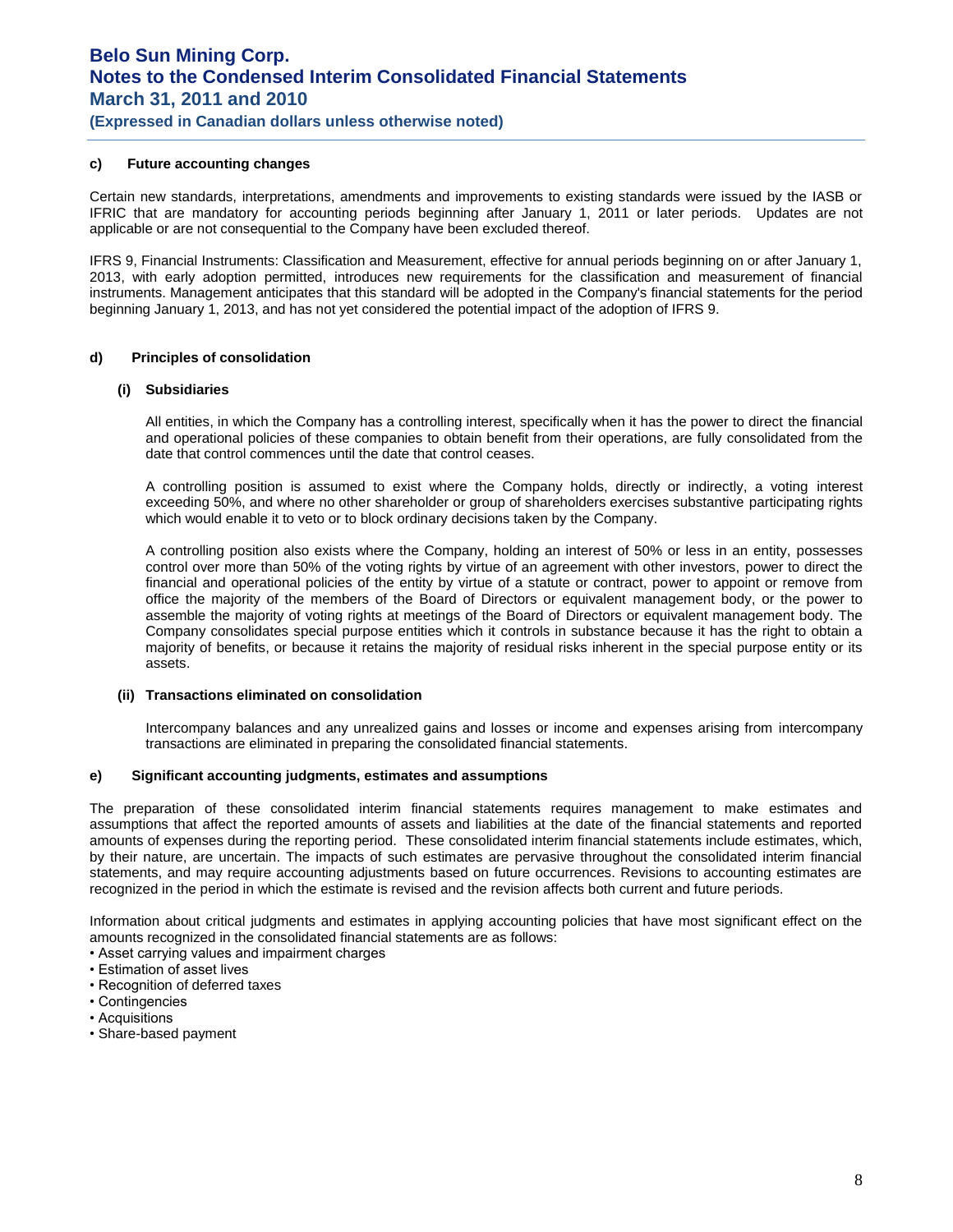#### **(Expressed in Canadian dollars unless otherwise noted)**

Information about assumptions and estimation uncertainties that have a significant risk of resulting in a material adjustment within the next financial year are included in the following notes:

- Asset carrying values and impairment charges
- Estimation of close down and restoration costs and the timing of expenditures
- Estimation of environmental cleanup and the timing of expenditure and related accretion
- Contingencies
- Share-based payment
- Depletion, depreciation and amortization
- Determination of function currency

#### **f) Presentation currency**

The Company"s financial statements are presented in Canadian dollars. The Company"s functional and presentation currency is the Canadian dollar. The Company"s subsidiary"s functional currency is the United States dollar. These condensed interim consolidated financial statements have been translated to the Canadian dollar in accordance with IAS 21 The Effects of Changes in Foreign Exchange Rates.

#### **g) Foreign currency translation**

Foreign currency transactions are initially recorded in the functional currency at the transaction date exchange rate. At closing date, monetary assets and liabilities denominated in a foreign currency are translated into the functional currency at the closing date exchange rate. All foreign currency adjustments are expensed, apart from adjustments on borrowing in foreign currencies, constituting a hedge for the net investment in a foreign entity. These adjustments are allocated directly to equity until the divestiture of the net investment.

Financial statements of subsidiaries, affiliates and joint ventures for which the functional currency is not the Canadian dollar are translated into Canadian dollar as follows: all asset and liability accounts are translated at the period-end exchange rate and all earnings and expense accounts and cash flow statement items are translated at average exchange rates for the period. The resulting translation gains and losses are recorded as foreign currency translation adjustments in accumulated other comprehensive income ("AOCI").

#### **h) Cash and cash equivalents**

The cash and cash equivalents category consists of cash in banks, short-term money market instruments, call deposits and other highly liquid investments with initial maturities of three months or less. Investments in securities, investments with initial maturities greater than three months without early redemption feature and bank accounts subject to restrictions, other than restrictions due to regulations specific to a country or activity sector (exchange controls, etc.) are not presented as cash equivalents but as financial assets. Bank overdrafts that are repayable on demand and form an integral part of the Company"s cash management are included as a component of cash and cash equivalents for the purpose of the statement of cash flows.

#### **i) Prepaid expenses and sundry receivables**

Prepaid expenses and sundry receivables are stated at their cost less impairment losses.

#### **j) Derivative financial instruments**

The Company does not use derivative financial instruments to hedge its exposure to foreign exchange and interest rate risks arising from operational, financing and investment activities. In accordance with its treasury policy, the Company does not hold or issue derivative financial instruments for trading purposes.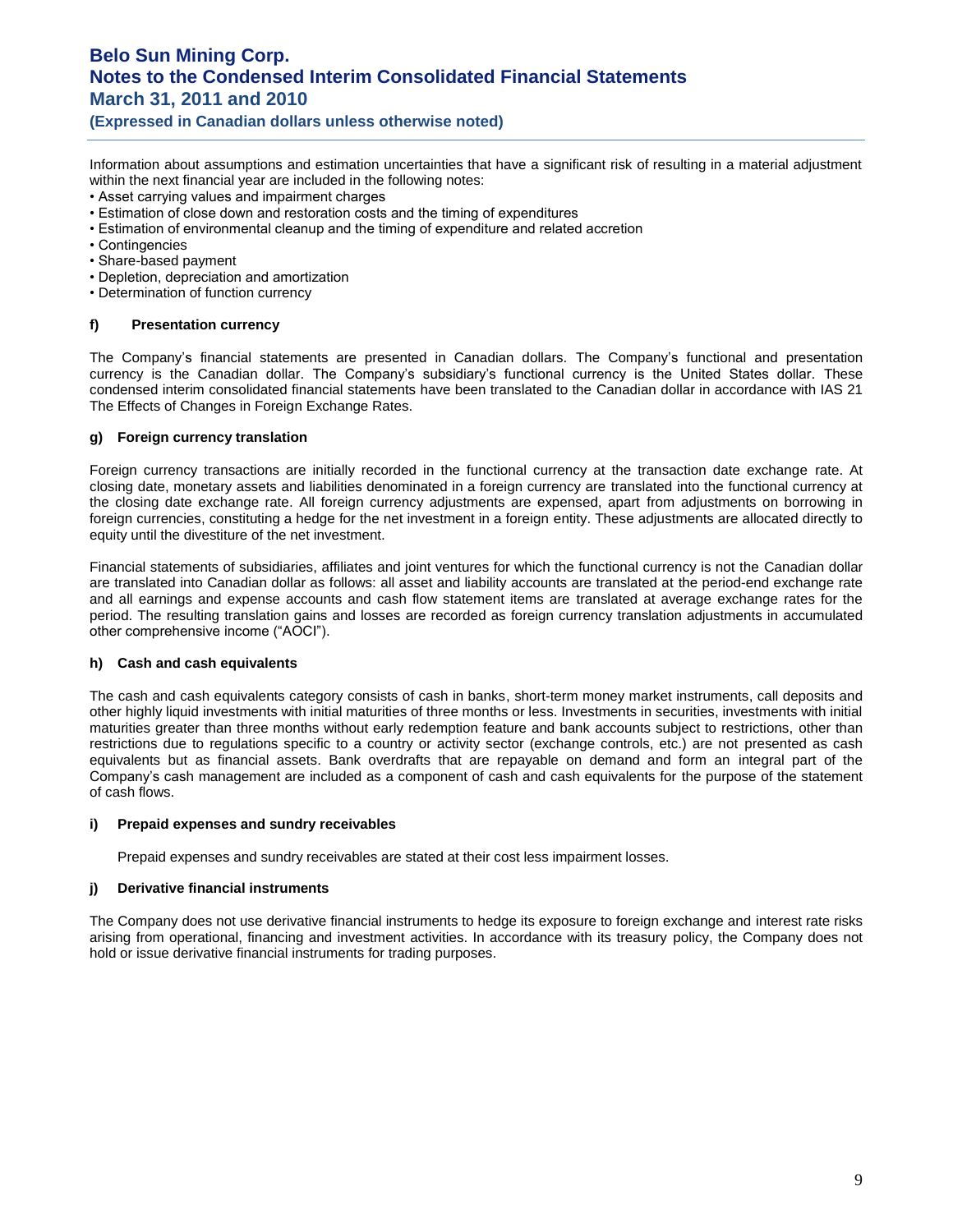#### **k) Property, plant and equipment**

#### **(i) Assets owned by the Company**

Property, plant and equipment are carried at historical cost less any accumulated depreciation and impairment losses. Historical cost includes the acquisition cost or production cost as well as the costs directly attributable to bringing the asset to the location and condition necessary for its use in operations. When property, plant and equipment include significant components with different useful lives, they are recorded and amortized separately. Amortization is computed using the straight-line method based on the estimated useful life of the assets. Useful life is reviewed at the end of each reporting period. Assets financed by finance lease contracts are capitalized at the lower of the fair value of future minimum lease payments and market value and the related debt is recorded in "borrowings and other financial liabilities". These assets are amortized on a straight-line basis over their estimated useful life. Amortization expenses on assets acquired under such leases are included in depreciation expenses.

Subsequent to initial recognition, the cost model is applied to property, plant and equipment. The Company has elected not to apply the option provided by IFRS 1 regarding the re-measurement, as at January 1, 2010, of its property, plant and equipment at their fair value at that date. Where parts of an item of property, plant and equipment have different useful lives, they are accounted for as separate items of property, plant and equipment.

#### **(ii) Leased assets**

Leases in terms of which the Company assumes substantially all the risks and rewards of ownership are classified as finance leases. The owner-occupied property acquired by way of finance lease is stated at an amount equal to the lower of its fair value and the present value of the minimum lease payments at inception of the lease, less accumulated depreciation (see Note 2(k)(vi)) and impairment losses (see Note 2(n)). The property held under finance leases and leased out under operating lease is classified as investment property and stated at the fair value model. Property held under operating leases that would otherwise meet the definition of investment property may be classified as investment property on a property-by-property basis.

#### **(iii) Exploration and evaluation**

The Company expenses exploration and evaluation expenditures as incurred. Exploration and evaluation expenditures include acquisition costs of mineral properties, property option payments and exploration and evaluation activities.

Once a project has been established as commercially viable and technically feasible, related development expenditures are capitalized. This includes costs incurred in preparing the site for mining operations. Capitalization ceases when the mine is capable of commercial production, with the exception of development costs that give rise to a future benefit.

#### **(iv) Development**

When economically viable reserves have been determined and the decision to proceed with development has been approved, the expenditures related to construction are capitalized as construction-in-progress and classified as a component of property plant and equipment. Costs associated with the commissioning of new assets, in the period before they are operating in the way intended by management, are capitalized.

Development expenditures are net of the proceeds of the sale of ore extracted during the development phase. Interest on borrowings related to the construction and development of assets are capitalized until substantially all the activities required to make the asset ready for its intended use are complete.

The costs of removing overburden to access ore are capitalized as pre-production stripping costs and classified as a component of property, plant and equipment

#### **(v) Subsequent costs**

The Company recognizes in the carrying amount of an item of property, plant and equipment the cost of replacing part of such an item when that cost is incurred if it is probable that the future economic benefits embodied with the item will flow to the Company and the cost of the item can be measured reliably. All other costs are recognized in the income statement as an expense as incurred.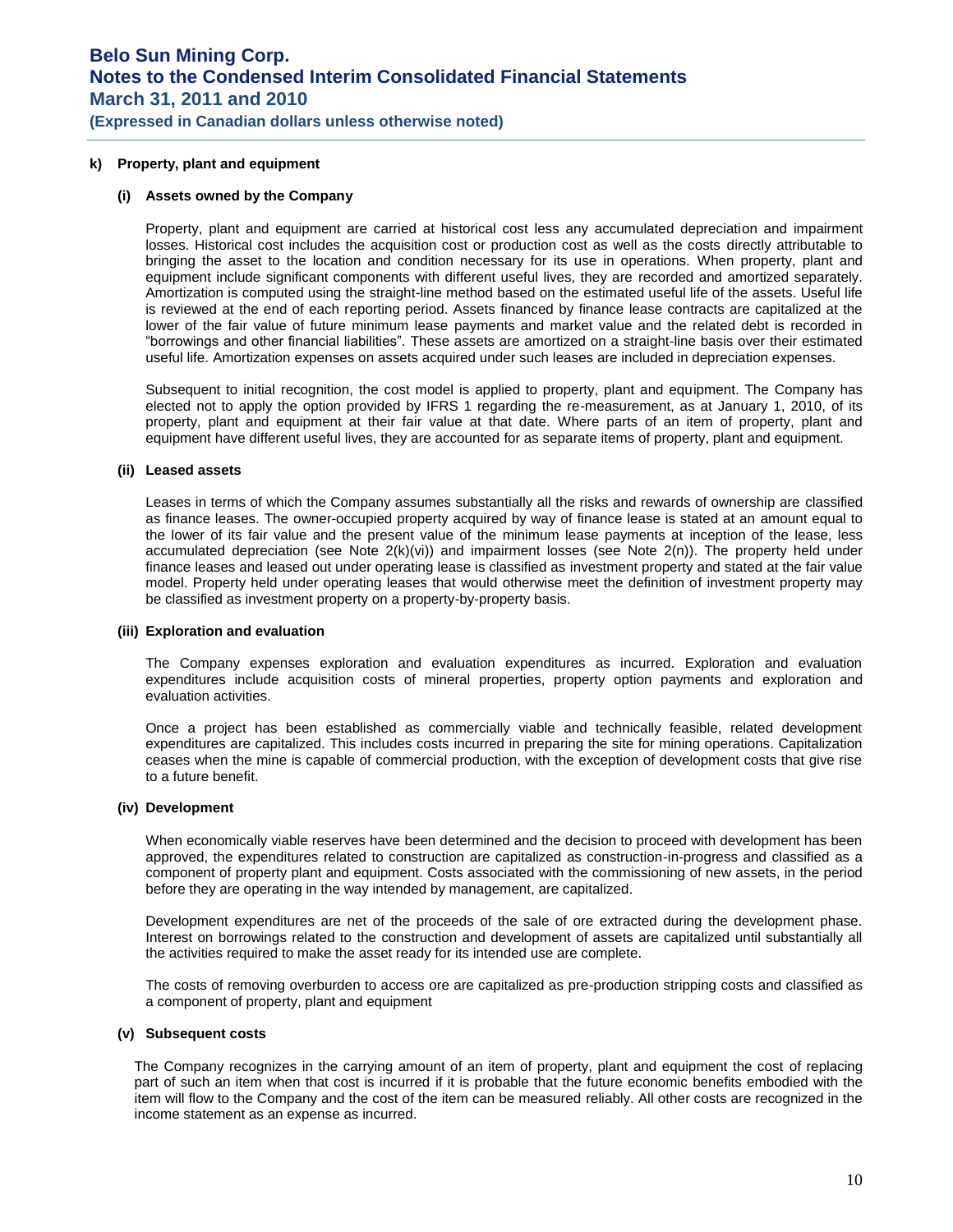#### **(vi) Amortization**

Amortization is charged to the income statement on a straight-line basis over the estimated useful lives of each part of an item of property, plant and equipment. Land is not depreciated. The estimated useful lives in the current and comparative periods are as follows:

- Vehicles 5 years
- Furniture and office equipment 3 to 10 years
- Mining equipment 10 years

The residual value, if not insignificant, is reassessed annually.

#### **l) Impairment**

When events or changes in the economic environment indicate a risk of impairment of goodwill, other intangible assets or property, plant and equipment, an impairment test is performed to determine whether the carrying amount of the asset or group of assets under consideration exceeds its or their recoverable amount. Recoverable amount is defined as the higher of an asset"s fair value (less costs to sell) and its value in use. Value in use is equal to the present value of future cash flows expected to be derived from the use and sale of the asset.

In addition, asset impairment tests are subject to the following provisions, pursuant to IAS 36:

- Recoverable amount is determined for an individual asset, unless the asset does not generate cash inflows that are largely independent of those from other assets or groups of assets. If this is the case, recoverable amount is determined for the group of assets.
- Value in use is determined based on cash flow projections consistent with the most recent budget and business plan approved by management. The discount rate applied reflects current assessments by the market of the time value of money and the risks specific to the asset or group of assets.
- Fair value (less costs to sell) is the amount obtainable from the sale of the asset or group of assets in an arm"s length transaction between knowledgeable and willing parties, less costs to sell. These values are determined based on market data (comparison with similar listed companies, value attributed in recent transactions and stock market prices), or in the absence of reliable data based on discounted future cash flows.
- If the recoverable amount is less than the carrying amount of an asset or group of assets, an impairment loss is recognized for the difference. In the case of a group of assets, this impairment loss is recorded in priority against goodwill.
- Impairment losses recognized in respect of property, plant and equipment and intangible assets (other than goodwill) may be reversed in a later period if the recoverable amount becomes greater than the carrying amount, within the limit of impairment losses previously recognized. Conversely, impairment losses recognized in respect of goodwill cannot be reversed.

Impairment losses recognized in respect of cash-generating units are allocated first to reduce the carrying amount of any goodwill allocated to cash-generating units (group of units) and then, to reduce the carrying amount of the other assets in the unit (group of units) on a pro rata basis.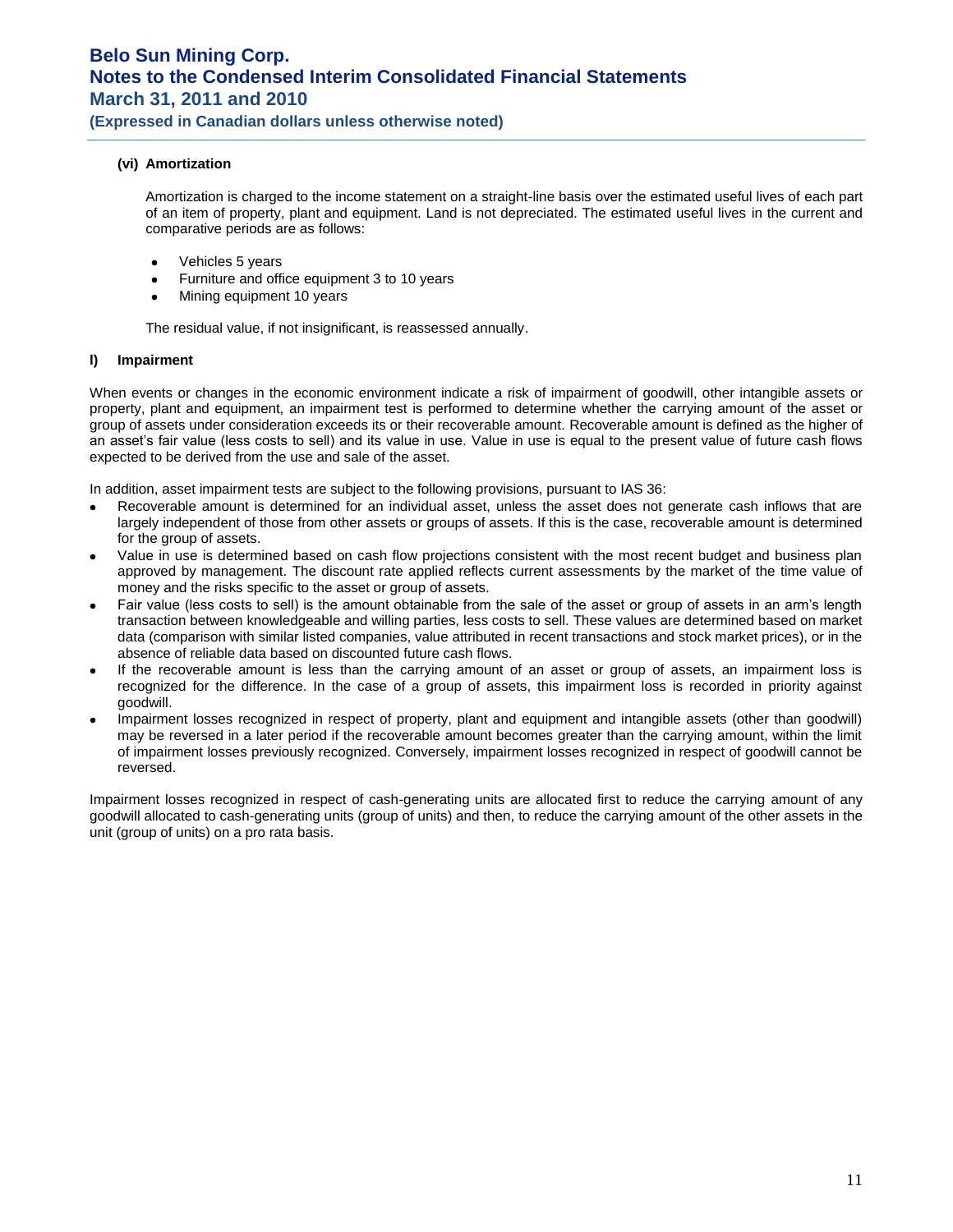#### **m) Financial Assets**

Financial assets within the scope of IAS 39 Financial Instruments: Recognition and Measurement are classified as financial assets at fair value through profit or loss, loans and receivables, held-to-maturity investments, available-for-sale financial assets, or derivatives. The Company determines the classification of its financial assets at initial recognition.

All financial assets are recognised initially at fair value plus, in the case of investments not at fair value through profit or loss, directly attributable transaction costs.

Purchases or sales of financial assets that require delivery of assets within a time frame established by regulation or convention in the marketplace (regular way trades) are recognised on the trade date, (i.e., the date that the Company commits to purchase or sell the asset).

The Company"s financial assets include cash and short-term deposits, sundry receivables and term investment.

Financial assets at fair value through profit or loss:

Financial assets at fair value through profit or loss includes financial assets held for trading and financial assets designated upon initial recognition at fair value through profit or loss. Financial assets are classified as held for trading if they are acquired for the purpose of selling or repurchasing in the near term. This category includes derivative financial instruments entered into by the Company that are not designated as hedging instruments in hedge relationships as defined by IAS 39. Derivatives, including separated embedded derivatives are also classified as held for trading unless they are designated as effective hedging instruments. Financial assets at fair value through profit or loss are carried in the statement of financial position at fair value with changes in fair value recognized in interest income and finance costs in the income statement.

The Company has designated cash, short-term deposits and term investment upon initial recognition as at fair value through profit or loss. The Company evaluated its financial assets at fair value through profit and loss (held for trading) to determine whether the intent to sell them in the near term is still appropriate. When the Company is unable to trade these financial assets due to inactive markets and management"s intent to sell them in the foreseeable future significantly changes, the Company may elect, in rare circumstances, to reclassify these financial assets. The reclassification to loans and receivables, available-for-sale or held-to-maturity depends on the nature of the asset. This evaluation does not affect any financial assets designated at fair value through profit or loss using the fair value option at designation.

#### Loans and receivables:

Loans and receivables are non-derivative financial assets with fixed or determinable payments that are not quoted in an active market. After initial measurement, such financial assets are subsequently measured at amortized cost using the effective interest rate method ("EIR"), less impairment. Amortized cost is calculated by taking into account any discount or premium on acquisition and fees or costs that are an integral part of the EIR. The EIR amortization is included in finance income in the income statement. The losses arising from impairment are recognized in the income statement.

#### De-recognition

A financial asset (or, where applicable a part of a financial asset or part of a group of similar financial assets) is derecognized when:

- The rights to receive cash flows from the asset have expired
- The Company has transferred its rights to receive cash flows from the asset or has assumed an obligation to pay the received cash flows in full without material delay to a third party under a "pass-through" arrangement; and either: (a) the Company has transferred substantially all the risks and rewards of the asset; or

(b) the Company has neither transferred nor retained substantially all the risks and rewards of the asset, but has transferred control of the asset.

When the Company has transferred its rights to receive cash flows from an asset or has entered into a pass-through arrangement, and has neither transferred nor retained substantially all the risks and rewards of the asset nor transferred control of the asset, the asset is recognized to the extent of the Company"s continuing involvement in the asset.

In that case, the Company also recognizes an associated liability. The transferred asset and the associated liability are measured on a basis that reflects the rights and obligations that the Company has retained. Continuing involvement that takes the form of a guarantee over the transferred asset is measured at the lower of the original carrying amount of the asset and the maximum amount of consideration that the Company could be required to repay.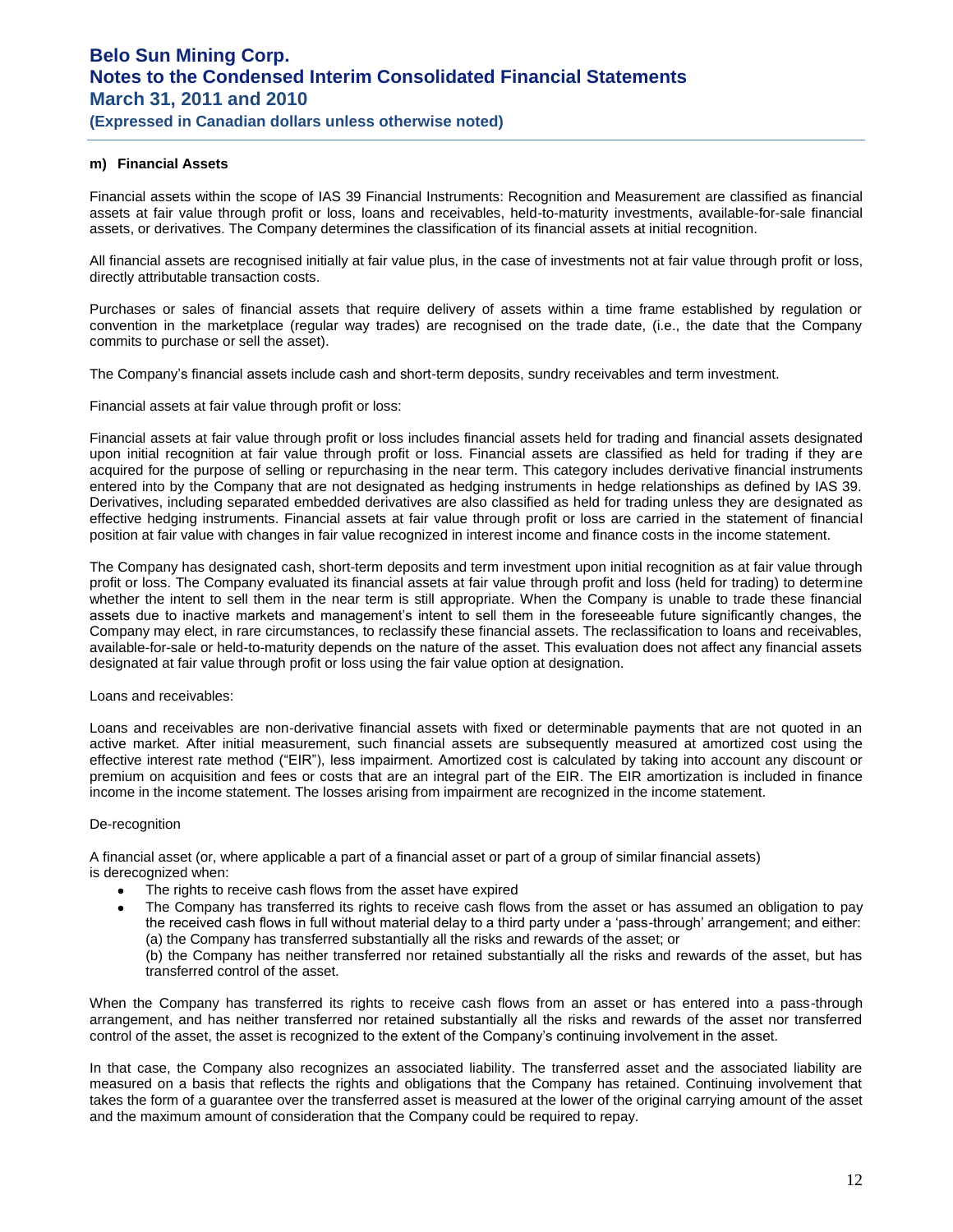#### **n) Impairment of financial assets**

The Company assesses at each reporting date whether there is any objective evidence that a financial asset or a group of financial assets is impaired. A financial asset or a group of financial assets is deemed to be impaired if, and only if, there is objective evidence of impairment as a result of one or more events that have occurred after the initial recognition of the asset (an incurred "loss event") and that loss event has an impact on the estimated future cash flows of the financial asset or the group of financial assets that can be reliably estimated. Evidence of impairment may include indications that the debtors or a group of debtors is experiencing significant financial difficulty, default or delinquency in interest or principal payments, the probability that they will enter bankruptcy or other financial reorganization and where observable data indicate that there is a measurable decrease in the estimated future cash flows, such as changes in arrears or economic conditions that correlate with defaults.

For financial assets carried at amortized cost, the Company first assesses individually whether objective evidence of impairment exists individually for financial assets that are individually significant, or collectively for financial assets that are not individually significant. If the Company determines that no objective evidence of impairment exists for an individually assessed financial asset, whether significant or not, it includes the asset in a group of financial assets with similar credit risk characteristics and collectively assesses them for impairment. Assets that are individually assessed for impairment and for which an impairment loss is, or continues to be, recognized are not included in a collective assessment of impairment.

If there is objective evidence that an impairment loss has been incurred, the amount of the loss is measured as the difference between the asset"s carrying amount and the present value of estimated future cash flows (excluding future expected credit losses that have not yet been incurred). The present value of the estimated future cash flows is discounted at the financial asset"s original effective interest rate. If a loan has a variable interest rate, the discount rate for measuring any impairment loss is the current effective interest rate.

The carrying amount of the asset is reduced through the use of an allowance account and the amount of the loss is recognized in the income statement. Interest income continues to be accrued on the reduced carrying amount and is accrued using the rate of interest used to discount the future cash flows for the purpose of measuring the impairment loss. The interest income is recorded as part of finance income in the income statement. Loans together with the associated allowance are written off when there is no realistic prospect of future recovery and all collateral has been realized or has been transferred to the Company. If, in a subsequent year, the amount of the estimated impairment loss increases or decreases because of an event occurring after the impairment was recognized, the previously recognized impairment loss is increased or reduced by adjusting the allowance account. If a future write-off is later recovered, the recovery is credited to finance costs in the income statement.

The present value of the estimated future cash flows is discounted at the financial asset's original effective interest rate.

#### **o) Financial liabilities**

Financial liabilities within the scope of IAS 39 are classified as financial liabilities at fair value through profit or loss, loans and borrowings, or as derivatives designated as hedging instruments in an effective hedge, as appropriate. The Company determines the classification of its financial liabilities at initial recognition.

All financial liabilities are recognized initially at fair value and in the case of loans and borrowings, plus directly attributable transaction costs.

The Company"s financial liabilities include accounts payables and accrued liabilities and finance leases.

The measurement of financial liabilities depends on their classification as follows:

Financial liabilities at fair value through profit or loss:

Financial liabilities at fair value through profit or loss include financial liabilities held for trading and financial liabilities designated upon initial recognition as fair value through profit or loss.

Financial liabilities at amortized costs include accounts payable and accrued liabilities and finance leases.

#### De-recognition

A financial liability is derecognized when the obligation under the liability is discharged or cancelled or expires. When an existing financial liability is replaced by another from the same lender on substantially different terms, or the terms of an existing liability are substantially modified, such an exchange or modification is treated as a de-recognition of the original liability and the recognition of a new liability, and the difference in the respective carrying amounts is recognized in the income statement.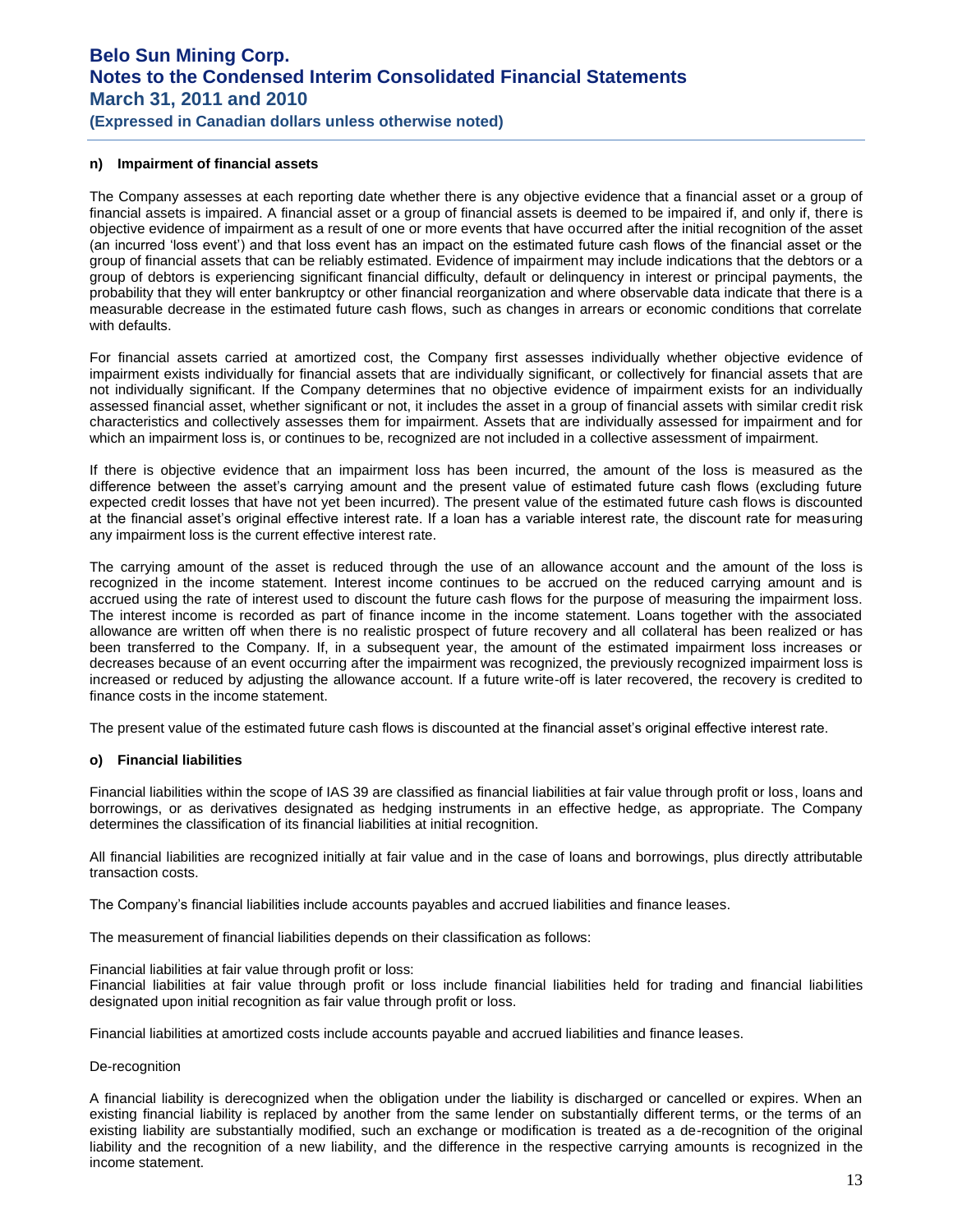#### Offsetting of financial instruments

Financial assets and financial liabilities are offset and the net amount reported in the consolidated statement of financial position if, and only if, there is a currently enforceable legal right to offset the recognized amounts and there is an intention to settle on a net basis, or to realize the assets and settle the liabilities simultaneously.

#### Fair value of financial instruments

The fair value of financial instruments that are traded in active markets at each reporting date is determined by reference to quoted market prices or dealer price quotations (bid price for long positions and ask price for short positions), without any deduction for transaction costs.

For financial instruments not traded in an active market, the fair value is determined using appropriate valuation techniques. Such techniques may include using recent arm"s length market transactions; reference to the current fair value of another instrument that is substantially the same; discounted cash flow analysis or other valuation models.

#### **p) Interest income**

Interest income is recognized when it is probable that the economic benefits will flow to the Company and the amount of revenue can be measured reliably. Interest revenue is accrued on a time basis, by reference to the principal outstanding and at the effective interest rate applicable, which is the rate that exactly discounts estimated future cash receipts through the expected life of the financial asset to that asset's net carrying amount on initial recognition

#### **q) Share-based payment**

Equity-settled share-based payment to employees and others providing similar services are measured at the fair value of the equity instruments at the grant date. Details regarding the determination of the fair value of equity-settled share-based transactions are set out in the share-based payment note.

The fair value determined at the grant date of the equity-settled share-based payments is expensed on a straight-line basis over the period during which the employee becomes unconditionally entitled to equity instruments, based on the Company"s estimate of equity instruments that will eventually vest. At the end of each reporting period, the Company revises its estimate of the number of equity instruments expected to vest. The impact of the revision of the original estimates, if any, is recognized in profit or loss such that the cumulative expense reflects the revised estimate, with a corresponding adjustment to the equity-settled employee benefits reserve.

Equity-settled share-based payment transactions with parties other than employees are measured at the fair value of the goods or services received, except where that fair value cannot be estimated reliably, in which case they are measured at the fair value of the equity instruments granted, measured at the date the entity obtains the goods or the counterparty renders the service.

#### **r) Finance costs**

Finance costs comprise interest payable on borrowings calculated using the effective interest rate method and foreign exchange gains and losses on foreign currency borrowings.

#### **s) Taxation**

Income tax expense represents the sum of the tax currently payable and deferred tax. The tax currently payable is based on taxable profit for the year. Taxable profit differs from profit as reported in the consolidated income statement because of items of income or expense that are taxable or deductible in other years and items that are never taxable or deductible. The Company"s liability for current tax is calculated using tax rates that have been enacted or substantively enacted by the end of the reporting period.

Deferred tax is recognized on temporary differences between the carrying amounts of assets and liabilities in the financial statements and the corresponding tax bases used in the computation of taxable profit. Deferred tax liabilities are generally recognized for all taxable temporary differences. Deferred tax assets are generally recognized for all deductible temporary differences to the extent that it is probable that taxable profits will be available against which those deductible temporary differences can be utilized. Such deferred tax assets and liabilities are not recognized if the temporary difference arises from goodwill or from the initial recognition (other than in a business combination) of other assets and liabilities in a transaction that affects neither the taxable profit nor the accounting profit.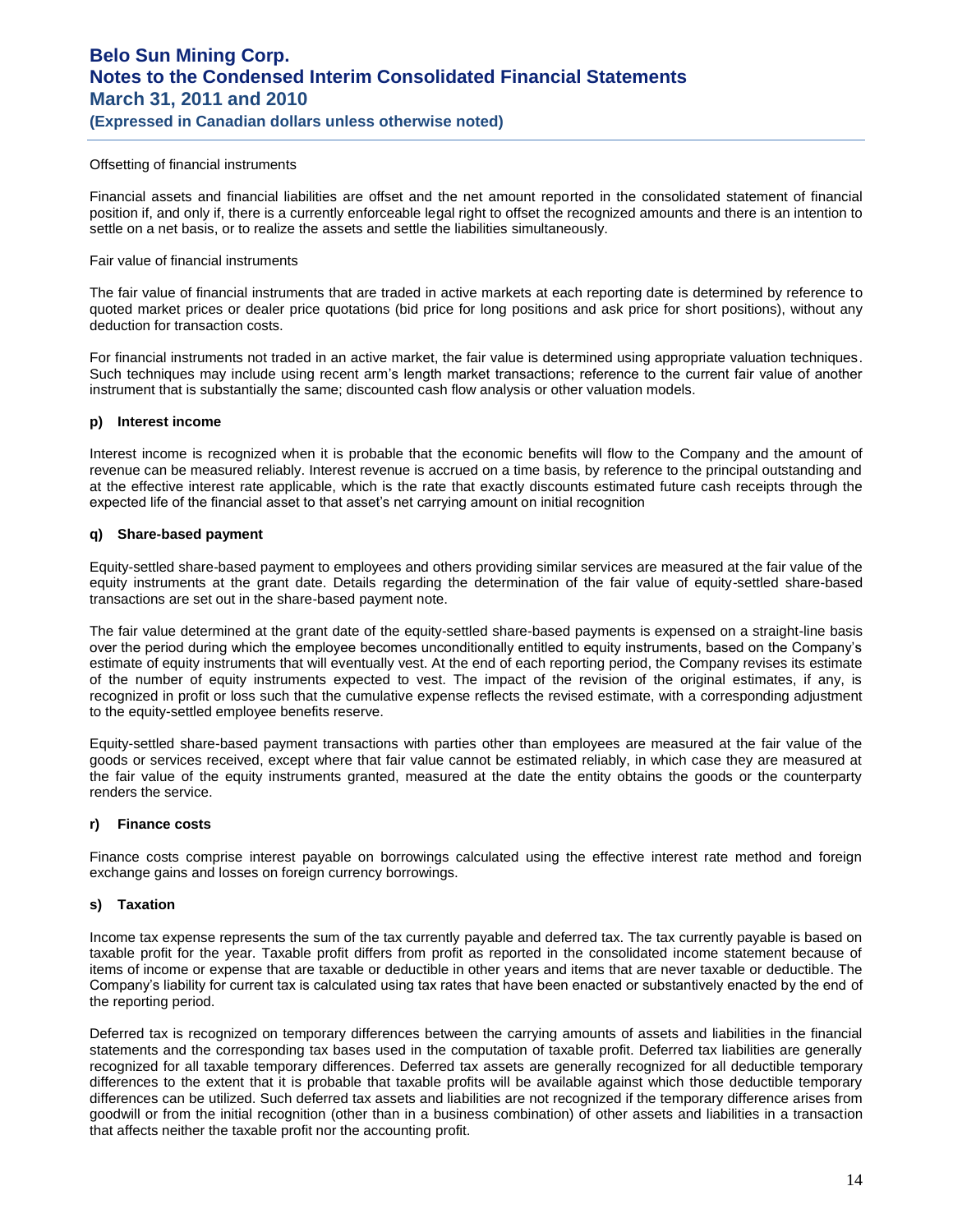**(Expressed in Canadian dollars unless otherwise noted)** 

Deferred tax liabilities are recognized for taxable temporary differences associated with investments in subsidiaries and associates, and interests in joint ventures, except where the Company is able to control the reversal of the temporary difference and it is probable that the temporary difference will not reverse in the foreseeable future. Deferred tax assets arising from deductible temporary differences associated with such investments and interests are only recognized to the extent that it is probable that there will be sufficient taxable profits against which to utilize the benefits of the temporary differences and they are expected to reverse in the foreseeable future.

The carrying amount of deferred tax assets is reviewed at the end of each reporting period and reduced to the extent that it is no longer probable that sufficient taxable profits will be available to allow all or part of the asset to be recovered.

Deferred tax assets and liabilities are measured at the tax rates that are expected to apply in the period in which the liability is settled or the asset realized, based on tax rates (and tax laws) that have been enacted or substantively enacted by the end of the reporting period. The measurement of deferred tax liabilities and assets reflects the tax consequences that would follow from the manner in which the Company expects, at the end of the reporting period, to recover or settle the carrying amount of its assets and liabilities.

Deferred tax assets and liabilities are offset when there is a legally enforceable right to set off current tax assets against current tax liabilities and when they relate to income taxes levied by the same taxation authority and the Company intends to settle its current tax assets and liabilities on a net basis.

#### **t) Provisions**

Provisions are recognised when (a), the Company has a present obligation (legal or constructive) as a result of a past event, and (b), it is probable that an outflow of resources embodying economic benefits will be required to settle the obligation and a reliable estimate can be made of the amount of the obligation. Where the Company expects some or all of a provision to be reimbursed, for example under an insurance contract, the reimbursement is recognised as a separate asset but only when the reimbursement is virtually certain. The expense relating to any provision is presented in the income statement net of any reimbursement. If the effect of the time value of money is material, provisions are discounted using a current pre tax rate that reflects, where appropriate, the risks specific to the liability. Where discounting is used, the increase in the provision due to the passage of time is recognised as a finance cost.

#### **(i) Rehabilitation provision**

The Company records the present value of estimated costs of legal and constructive obligations required to restore operating locations in the period in which the obligation is incurred. The nature of these restoration activities includes dismantling and removing structures, rehabilitating mines and tailings dams, dismantling operating facilities, closure of plant and waste sites, and restoration, reclamation and re-vegetation of affected areas.

The obligation generally arises when the asset is installed or the ground / environment is disturbed at the production location. When the liability is initially recognised, the present value of the estimated cost is capitalized by increasing the carrying amount of the related mining assets to the extent that it was incurred prior to the production of related ore. Over time, the discounted liability is increased for the change in present value based on the discount rates that reflect current market assessments and the risks specific to the liability. The periodic unwinding of the discount is recognized in the income statement as a finance cost. Additional disturbances or changes in rehabilitation costs will be recognized as additions or charges to the corresponding assets and rehabilitation liability when they occur. For closed sites, changes to estimated costs are recognized immediately in the income statement.

#### **(ii) Employee entitlements**

Employee entitlements to annual leave are recognized as the employees earn them. A provision, stated at current cost, is made for the estimated liability at period end.

#### **(iii) Onerous contract**

Present obligations arising under onerous contracts are recognized and measured as provisions. An onerous contract is considered to exist where the Company has a contract under which the unavoidable costs of meeting the obligations under the contract exceed the economic benefits expected to be received under it.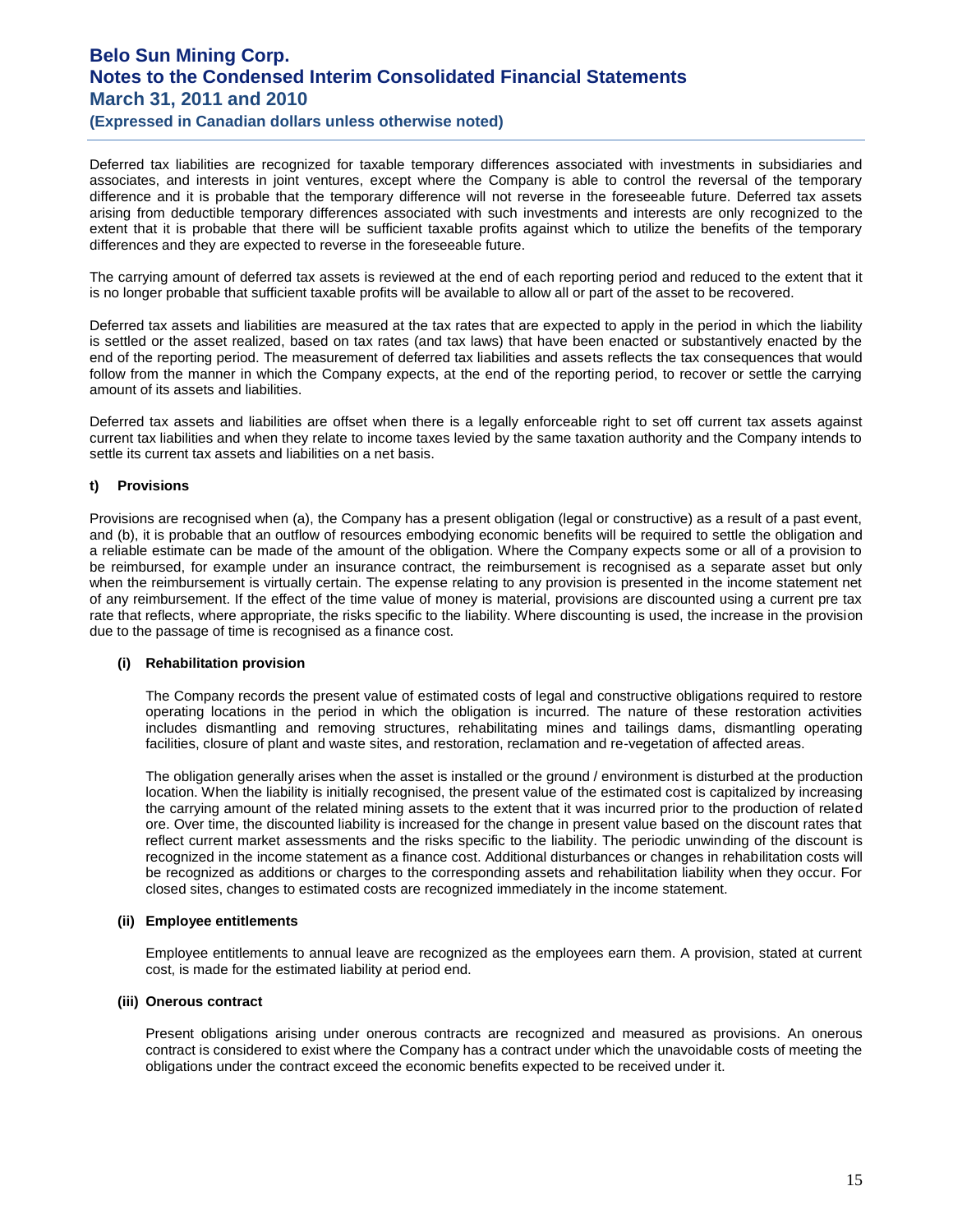**(Expressed in Canadian dollars unless otherwise noted)** 

#### **3. Prepaid expenses and sundry receivables**

|                                    | 31-Mar-11 |         |      | 31-Dec-10 | 1-Jan-10 |
|------------------------------------|-----------|---------|------|-----------|----------|
| Trade receivables                  |           | 13.462  | - \$ | 14.778 \$ | 12,793   |
| GST/VAT receivable                 |           | 157.843 |      | 60.564    | 9,191    |
| Proceeds from exercise of warrants |           | 244.000 |      | 103.360   | -        |
| Prepaid insurance                  |           | 14.114  |      | 15.967    | 13.711   |
|                                    |           | 429.419 |      | 194.669   | 35,695   |

Receivables disclosed above are classified as loans and receivables and are therefore measured at amortized cost.

#### **4. Property, plant and equipment**

|                                        |                | Furniture &                | Mining       | Building under |         |                |
|----------------------------------------|----------------|----------------------------|--------------|----------------|---------|----------------|
|                                        | Vehicles       | equipment                  | equipment    | construction   | Land    | Total          |
| Cost at 1 January 2010                 | \$127,013      | $\overline{172,}297$<br>\$ | \$106,348    | \$             | \$7,701 | 413,359<br>\$  |
| Additions                              | 137,245        | 119,794                    | 35,887       | 78,009         |         | 370,935        |
| <b>Disposals</b>                       |                | (103, 927)                 |              |                |         | (103, 927)     |
| FX adjustment                          | (7, 164)       | (9,351)                    | (5,998)      |                | (434)   | (22, 947)      |
| Cost at 31 December 2010               | 257,094        | 178.813                    | 136,237      | 78,009         | 7.267   | 657,420        |
| Additions                              | 56,048         | 7,402                      | 27,039       | 57,673         |         | 148,163        |
| FX adjustment                          | (6, 427)       | (4, 116)                   | (3, 406)     | (1,950)        | (182)   | (16,081)       |
| Cost at 31 March 2011                  | 306,715        | 182,100                    | 159,870      | 133,731        | 7,085   | 789,501        |
|                                        |                |                            |              |                |         |                |
| Accumulated depreciation               |                |                            |              |                |         |                |
| Balance at 1 January 2010              | 45,126         | 126,840                    | 27,147       |                |         | 199,114        |
| Charge for the year                    | 26,669         | 20,814                     | 7,816        |                |         | 55,300         |
| <b>Disposals</b>                       |                | (104, 408)                 |              |                |         | (104, 408)     |
| FX adjustment                          | (2, 545)       | (6,097)                    | (1,531)      |                |         | (10, 174)      |
| Balance as at 31 December 2010         | 69,251         | 37,150                     | 33,432       | ۰.             | ٠       | 139,832        |
| Charge for the year                    | 10,393         | 9,511                      | 7,326        |                |         | 27,230         |
| FX adjustment                          | (1,731)        | (3,016)                    | 1,335        |                |         | (3, 412)       |
| Balance at 31 March 2011               | 77,913<br>\$   | 43,645<br>S                | 42,093<br>S  | \$<br>$\sim$   | \$      | 163,650        |
|                                        |                |                            |              |                |         |                |
| Net book value as at January 1, 2010   | 81,886<br>\$   | \$.<br>45,457              | \$<br>79,201 | \$             | \$7,701 | \$<br>214,245  |
|                                        |                |                            |              |                |         |                |
| Net book value as at December 31, 2010 | 187,843<br>\$  | S<br>141,664               | \$102.805    | \$<br>78.009   | \$7,267 | 517,587<br>\$  |
| Net book value as at March 31, 2011    | 228,802<br>\$. | 138,455<br>\$              | \$117,777    | \$<br>133,731  | \$7,085 | 625,851<br>\$. |
|                                        |                |                            |              |                |         |                |

As at March 31, 2011, the Company"s finance leases consist of four vehicles.

#### **5. Exploration and evaluation expenses**

Exploration and evaluation expenditures expensed immediately in the income statement for the three month period ended March 31, 2011 amounted to \$3,304,542 (three months ended March 31, 2010 - \$223,390).

Exploration and evaluation properties comprise the following:

a) Volta Grande, Para State, Brazil

The gold project includes approximately 19,508 hectares in nine Exploration Permits and 148,235 hectares in twenty Exploration Applications (December 31, 2009 - 11,895 hectares) and is situated in the margin of the Xingu river, some 50 km from the city of Altamira, Para State.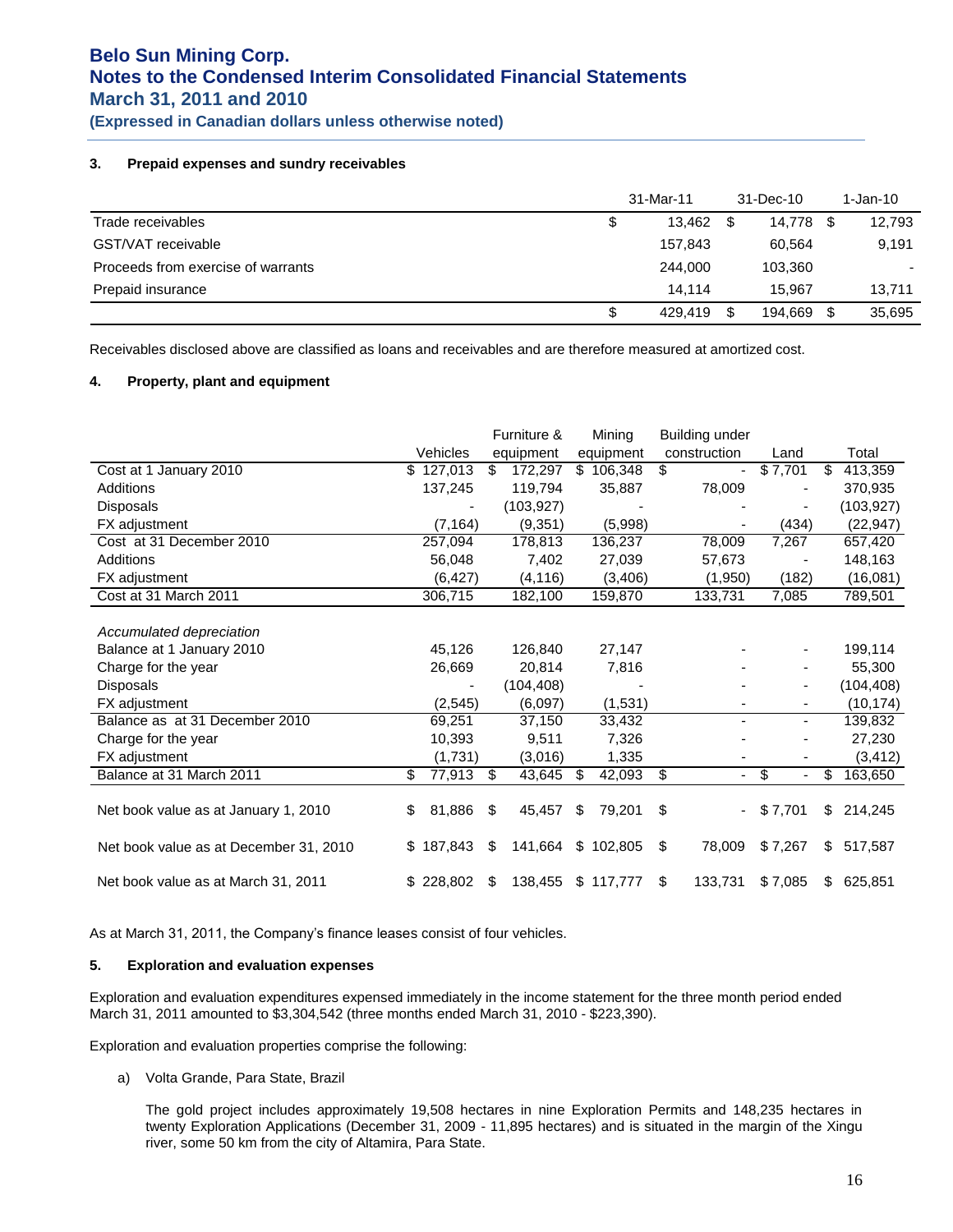**(Expressed in Canadian dollars unless otherwise noted)** 

Under the agreement, the Company agreed to pay to OCA Mineracao Ltda., an unrelated company whose controlling shareholder is the Tenaris-Confab Group, a total of US\$600,000 of which US\$12,500 was paid in January 2004 and US\$50,000 paid in April 2004 and the outstanding balance was paid in December 2006. OCA Mineracao Ltda. ownership was transferred to the Company in March 2008. The transfer of title to the Volta Grande Property to Belo Sun occurred following the arrangements with Companhia de Pesquisa de Recursos Minerais ("CPRM"), a Brazilian state owned company, whereby the Company has committed to pay CPRM 3,740,000 Reais if a mineable deposit is defined on the Volta Grande Property. As security, the Company purchased a term deposit of 3,740,000 Reais.

In March 2008, the Company successfully renegotiated the agreement with CPRM. Under the new terms, CPRM released to the Company 3,525,087 Reais of the total term deposit of 4,273,087 Reais, held in security to cover the Company"s potential debt owed to CPRM. In addition, the Company allocated the balance of the original term deposit that was not released, amounting to 748,000 Reais, to be retained in an interest bearing term deposit to cover future royalty payments. There has been no production at Volta Grande Property thus no royalties payable and no amounts were withdrawn by the CPRM.

The Company committed to paying approximately US\$1,500,000 to the CPRM if a mineable deposit is defined on the property, and to invest a minimum US\$1,500,000 at Volta Grande over a two year period. The Company has fulfilled its investment condition on this property.

b) Patrocino, Para State, Brazil

This gold project is situated in the Para State and includes approximately 18,669 hectares (December 31, 2009 – 18,669 hectares). Pursuant to a signed contract on October 8, 2004 the Company has the right to acquire 100% of the property. Under the terms of the contract, the Company must make 36 monthly payments of US \$1,667 and issue 200,000 common shares of the Company to the original owners. The Company is current on these payments and issued 200,000 common shares at \$0.10 on June 20, 2005. In addition, the property is subject to a 1.5% net smelter royalty and a sliding scale payment during the first two years of production from the property. The payment ranges from 606 ounces of gold assuming 100,000 ounces of proven and probable reserves to 12,121 ounces of gold assuming 1.2 million proven and probable reserve ounces.

The Company is currently assessing its options with respect to the project including, but not limited to, joint-venture scenarios, earn-out arrangements, and further development by Belo Sun.

#### **6. Term investment**

The investment consists of a term deposit of 940,352 Reais (December 31, 2010 – 921,297 Reais and January 1, 2010 – 855,175 Reais), including accrued interest, to fund the potential amounts owing to CPRM. The term deposit matures on April 22, 2013 and bears interest at a floating rate of approximately 9.17% (December 31, 2010 – 9.17% and January 1, 2010 – 9.25%). The Company intends on rolling over the term deposit on maturity because it is security against the potential amount owing to the CPRM (Note 5(a)) and accordingly, management has shown the investment as a long-term asset.

#### **7. Accounts payable and accrued liabilities**

|                                              | 31-Mar-11 |              |    | 31-Dec-10 | 1-Jan-10 |         |
|----------------------------------------------|-----------|--------------|----|-----------|----------|---------|
| Mineral properties suppliers and contractors | \$        | 1,701,450 \$ |    | 649.613   | - \$     | 40,273  |
| <b>DNPM Taxes</b>                            |           | 271.637      |    | 272.340   |          | 288,144 |
| Corporate payables                           |           | 189.220      |    | 102.454   |          | 129.224 |
| Audit accrual                                |           | 62.500       |    | 50.000    |          | 48,000  |
|                                              |           | 2,224,807    | \$ | 1.074.407 |          | 505,641 |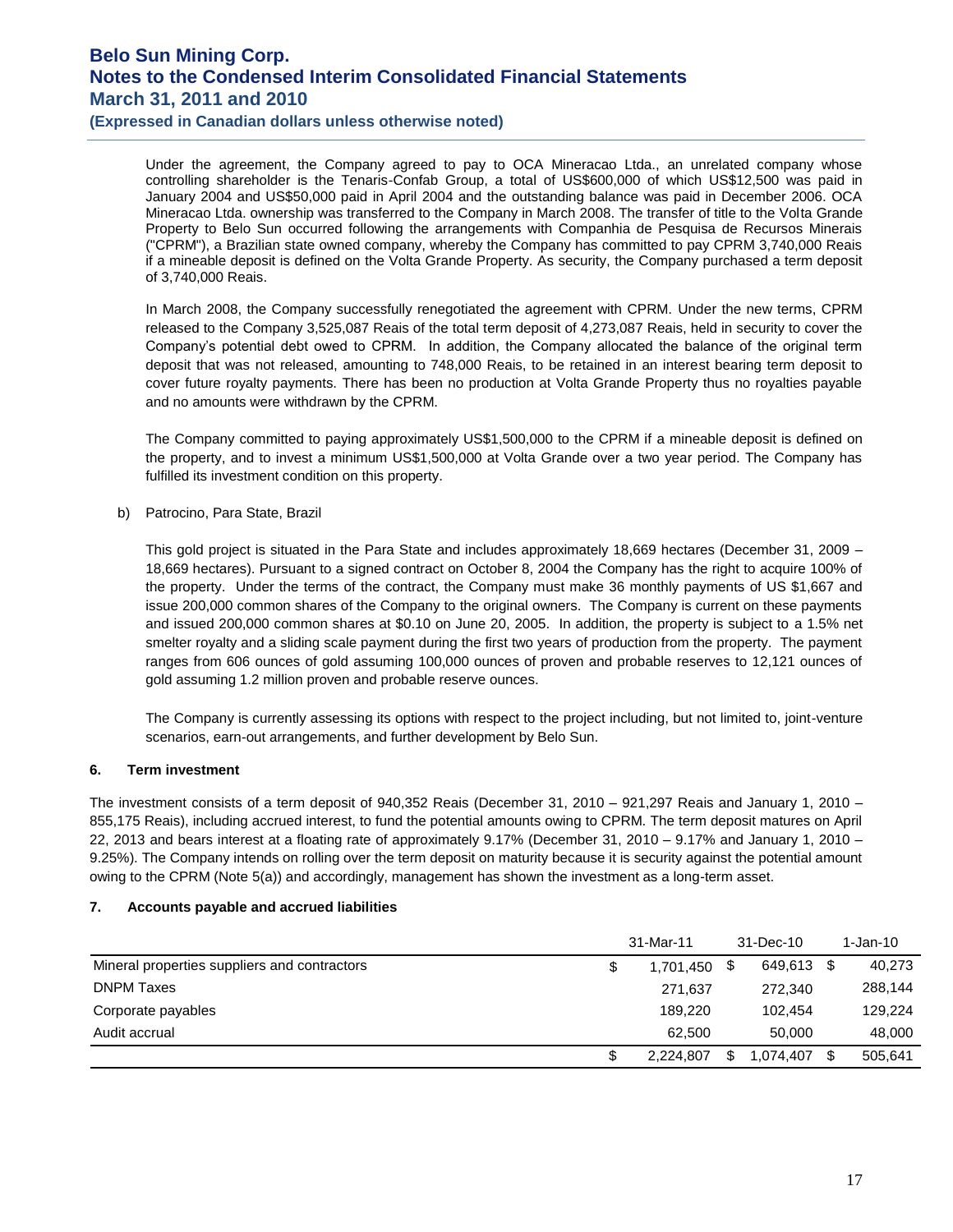#### **8. Finance lease**

Finance lease relate to vehicles with lease terms of 1 to 2 years. The Company has options to purchase the vehicles for a nominal amount at the conclusion of the lease agreements.

As at March 31, 2011, the finance leases were composed of the following obligations:

| 2011                               | \$ | 88,509    |
|------------------------------------|----|-----------|
| 2012                               |    | 72,992    |
| 2013                               |    | 8,456     |
|                                    |    | 169,957   |
| Less amounts representing interest |    | (22, 103) |
|                                    | \$ | 147,854   |
| Current portion                    | S  | 103,933   |
| Long-term portion                  | \$ | 43,921    |
|                                    |    |           |

#### **9. Current and deferred income tax payable**

The current tax liability of \$7,091 (December 31, 2010 - \$14,182 and January 1, 2010 - \$Nil) represents amount of income taxes payable in respect of current and prior periods.

#### **10. Share Capital**

- a) As at March 31, 2011, December 31, 2010 and January 1, 2010, the Company"s authorized number of common shares was unlimited without par value and an unlimited number of special shares. The special shares have the same features as the common shares with the exception that the special shares take preference over the common shares in the event of liquidation, dissolution or winding up of the Company. The special shares are entitled to the same dividend rights as common shares.
- b) Issued and outstanding share capital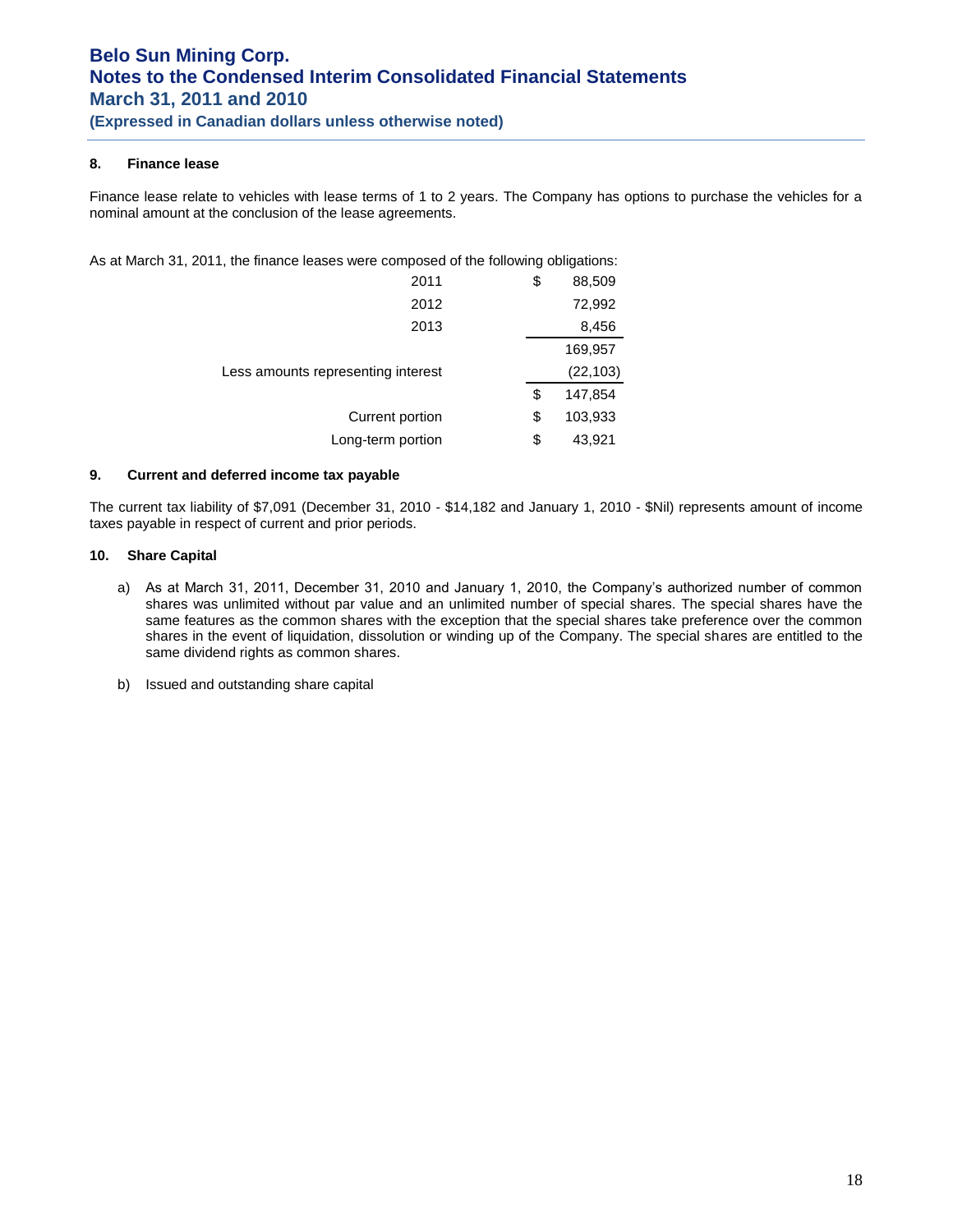**(Expressed in Canadian dollars unless otherwise noted)** 

|                                                             | Number of<br><b>Shares</b> | Amount |             |
|-------------------------------------------------------------|----------------------------|--------|-------------|
| Balance, January 1, 2010                                    | 112,396,351                | \$     | 30,120,388  |
|                                                             |                            |        |             |
| Private placements (i,ii)                                   | 31,333,334                 |        | 11,500,001  |
| Exercise of stock options                                   | 2,275,000                  |        | 638,430     |
| Exercise of stock options - value allocation                |                            |        | 440,631     |
| Exercise of warrants                                        | 1,951,949                  |        | 595,050     |
| Exercise of warrants -value allocation                      |                            |        | 163,205     |
| Exercise of agent unit options                              | 2,200                      |        | 550         |
| Cost of issue                                               | 1,200,000                  |        | (113, 775)  |
| Allocation of fair value of warrants from private placement |                            |        | (2,211,000) |
| Allocation of fair value of agent unit options              |                            |        | (303, 813)  |
| Balance, December 31, 2010                                  | 149,158,834                |        | 40,829,667  |
| Public offerring (iii)                                      | 45,080,000                 |        | 51,842,000  |
| Exercise of stock options                                   | 1,451,000                  |        | 857,340     |
| Exercise of stock options - value allocation                |                            |        | 666,913     |
| Exercise of warrants                                        | 3,282,500                  |        | 1,428,750   |
| Exercise of warrants -value allocation                      |                            |        | 334,735     |
| Cost of issue                                               |                            |        | (3,321,310) |
| Balance, March 31, 2011                                     | 198,972,334                | \$     | 92,638,095  |

- (i) On March 3, 2010, the Company closed a private placement offering for gross proceeds of \$6,000,000 through the issuance of 24,000,000 units comprised of one common share and one purchase warrant. Each warrant is exercisable for one common share of Belo Sun at a price of \$0.50 per share until March 3, 2012. In connection with this private placement, the Company issued 1,200,000 common shares to D&D Securities and Delano Capital Corp. (the "Agents") and issued 1,200,000 agent unit options that will entitle the Agents to acquire the same number of units of the Company at a price of \$0.25 until March 3, 2012. The fair value of the agent unit options was estimated at \$303,813 on the date of grant using the Black Scholes option pricing model with the following assumptions: expected dividend yield of 0%; expected volatility of 127%; risk free interest rate of 2.25% and an expected life of two years.
- (ii) On December 22, 2010, the Company completed a non-brokered private placement financing of common shares of the Company for gross proceeds of \$5,500,001 through the issuance of 7,333,334 common shares at a price of \$0.75 per common share. The common shares were subject to resale restrictions that expired on April 22, 2011.
- (iii) On March 25, 2011, the Company completed a bought deal financing of 45,080,000 common shares, including the overallotment of 5,880,000 common shares, at a price of \$1.15 per common share for gross proceeds of \$51,842,000. The Company paid the underwriters a fee of 6% on funds raised.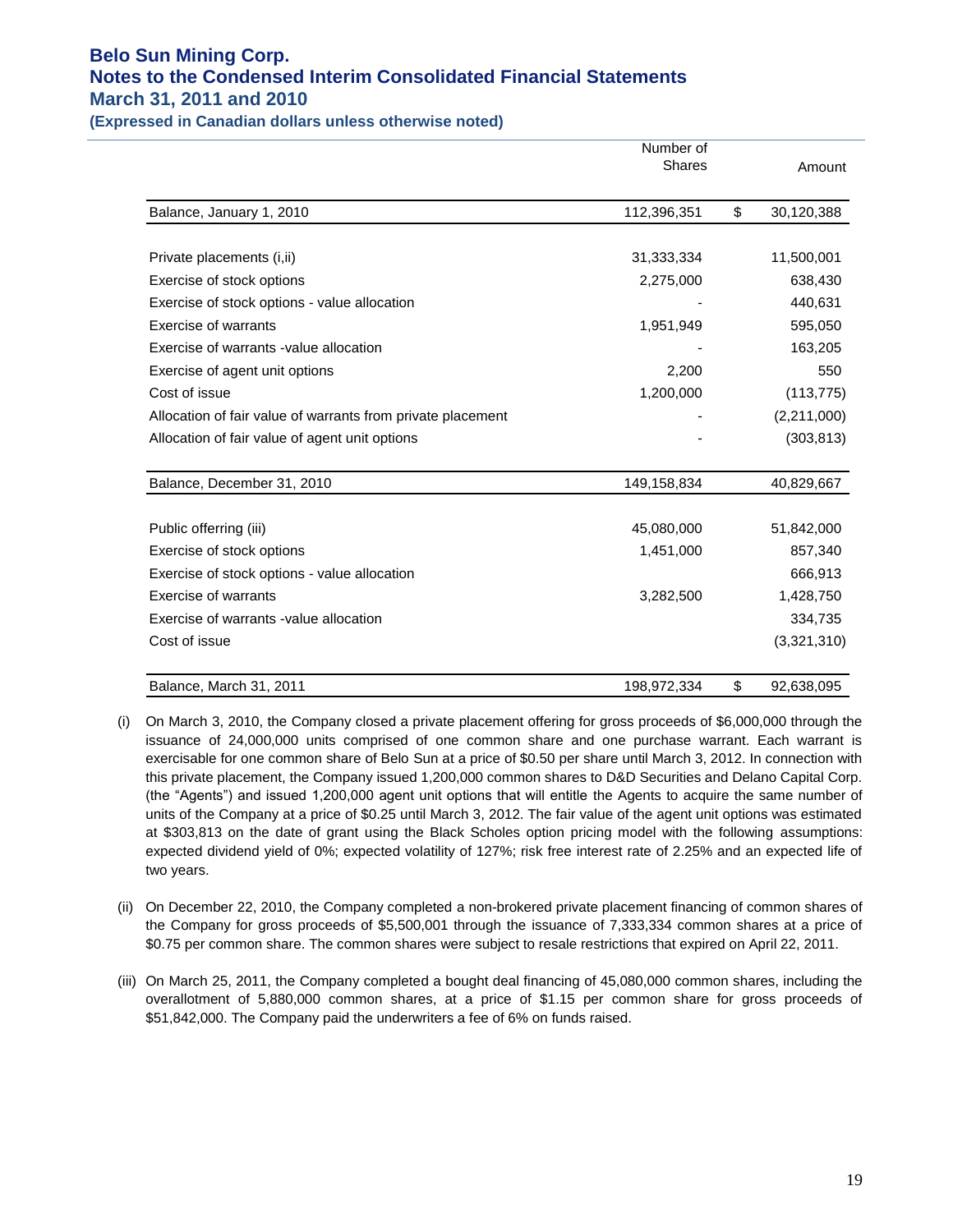#### **11. Share-based payment**

The Company has an ownership-based compensation scheme for executives and employees. In accordance with the terms of the plan, as approved by shareholders at a previous annual general meeting, officers, directors and consultants of the Company may be granted options to purchase common shares exercise prices determined at the time of grant. The Company has adopted a Floating Stock Option Plan (the "Plan"), whereby the number of common shares reserved for issuance under the Plan is equivalent of up to 10% of the issued and outstanding shares of the Company from time to time.

Each employee share option converts into one common share of the Company on exercise. No amounts are paid or payable by the recipient on receipt of the option. The options carry neither rights to dividends nor voting rights. Options may be exercised at any time from the date of vesting to the date of their expiry.

|                   | Number of<br>Options | Weighted average<br>exercise prices<br>(CAD\$) | Number of<br>Warrants | Weighted<br>average<br>exercise prices<br>(CAD\$) | <b>TOTAL</b> |
|-------------------|----------------------|------------------------------------------------|-----------------------|---------------------------------------------------|--------------|
| January 1, 2010   | 4,921,000 \$         | 0.46                                           | 8,308,749 \$          | 0.28                                              | 13,229,749   |
| Granted           | 7,770,400            | 0.40                                           | 25,202,200            | 0.49                                              | 32,972,600   |
| Exercised         | (2,275,000)          | 0.28                                           | (1,954,149)           | 0.30                                              | (4,229,149)  |
| Cancelled         | (468,000)            | 0.54                                           | $\blacksquare$        | $\blacksquare$                                    | (468,000)    |
| December 31, 2010 | 9,948,400            | 0.42                                           | 31,556,800            | 0.42                                              | 41,505,200   |
| Granted           | $\blacksquare$       | $\blacksquare$                                 | 300,000               | 0.50                                              | 300,000      |
| Exercised         | (1,451,000)          | 0.59                                           | (3,282,500)           | 0.44                                              | (4,733,500)  |
| March 31, 2011    | 8,497,400 \$         | 0.43                                           | 28,574,300 \$         | 0.45                                              | 37,071,700   |

The following share-based payments arrangements were in existence during the current and prior reporting periods:

| <b>Number</b><br>outstanding | Number<br>exercisable | Grant date  | Expiry date   | Exercise<br>price |      | Grant date<br>share price | Expected<br>volatility | Expected life<br>(yrs) | Expected<br>dividend yield | Risk-free<br>interest rate |
|------------------------------|-----------------------|-------------|---------------|-------------------|------|---------------------------|------------------------|------------------------|----------------------------|----------------------------|
| 750,000                      | 750,000               | 10-Apr-07   | 10-Apr-12 \$  | 0.60              | \$   | 0.46                      | 99%                    | 5                      | $0\%$                      | 4.50%                      |
| 250,000                      | 250,000               | 24-Oct-07   | 24-Oct-12 \$  | 0.60              | \$   | 0.44                      | 81%                    | 5                      | $0\%$                      | 4.18%                      |
| 600,000                      | 600,000               | 6-Mar-08    | 6-Mar-13 \$   | 0.40              | -\$  | 0.30                      | 80%                    | 5                      | $0\%$                      | 2.91%                      |
| 3,954,400                    | 3,954,400             | 5-Mar-10    | 5-Mar-15 \$   | 0.34              | \$   | 0.34                      | 100%                   | 5                      | $0\%$                      | 2.59%                      |
| 200,000                      | 200,000               | $2$ -Jun-10 | 2-Jun-15 \$   | 0.45              | \$   | 0.36                      | 100%                   | 5                      | $0\%$                      | 2.68%                      |
| 1,968,000                    | 1,968,000             | 29-Jul-10   | 29-Jul-15 \$  | 0.36              | \$   | 0.36                      | 104%                   | 5                      | $0\%$                      | 2.36%                      |
| 75,000                       | 75,000                | 5-Aug-10    | 5-Aug-15 \$   | 0.43              | \$   | 0.43                      | 96%                    | 5                      | $0\%$                      | 2.32%                      |
| 50,000                       | 50,000                | 11-Nov-10   | 11-Nov-15 \$  | 0.80              | \$   | 0.80                      | 94%                    | 5                      | $0\%$                      | 2.50%                      |
| 650,000                      | 650,000               | 5-Dec-10    | 5-Dec-15 \$   | 0.89              | \$   | 0.89                      | 94%                    | 5                      | $0\%$                      | 2.40%                      |
| 889,000                      | 889,000               | 26-Jun-09   | 16-May-11 \$  | 0.20              | - \$ | 0.21                      | 135%                   | 1.5                    | $0\%$                      | 1.14%                      |
| 5,362,500                    | 5,362,500             | 16-Nov-09   | 16-May-11 \$  | 0.30              | -\$  | 0.21                      | 135%                   | 1.5                    | $0\%$                      | 1.14%                      |
| 21,425,000                   | 21,425,000            | 3-Mar-10    | 3-Mar-12 \$   | $0.50$ \$         |      | 0.36                      | 127%                   | 2                      | $0\%$                      | 2.25%                      |
| 897,800                      | 897,800               | 3-Mar-10    | $3-Mar-12$ \$ | 0.25              | -\$  | 0.36                      | 127%                   | 2                      | 0%                         | 2.25%                      |
| 37,071,700                   | 37,071,700            |             |               |                   |      |                           |                        |                        |                            |                            |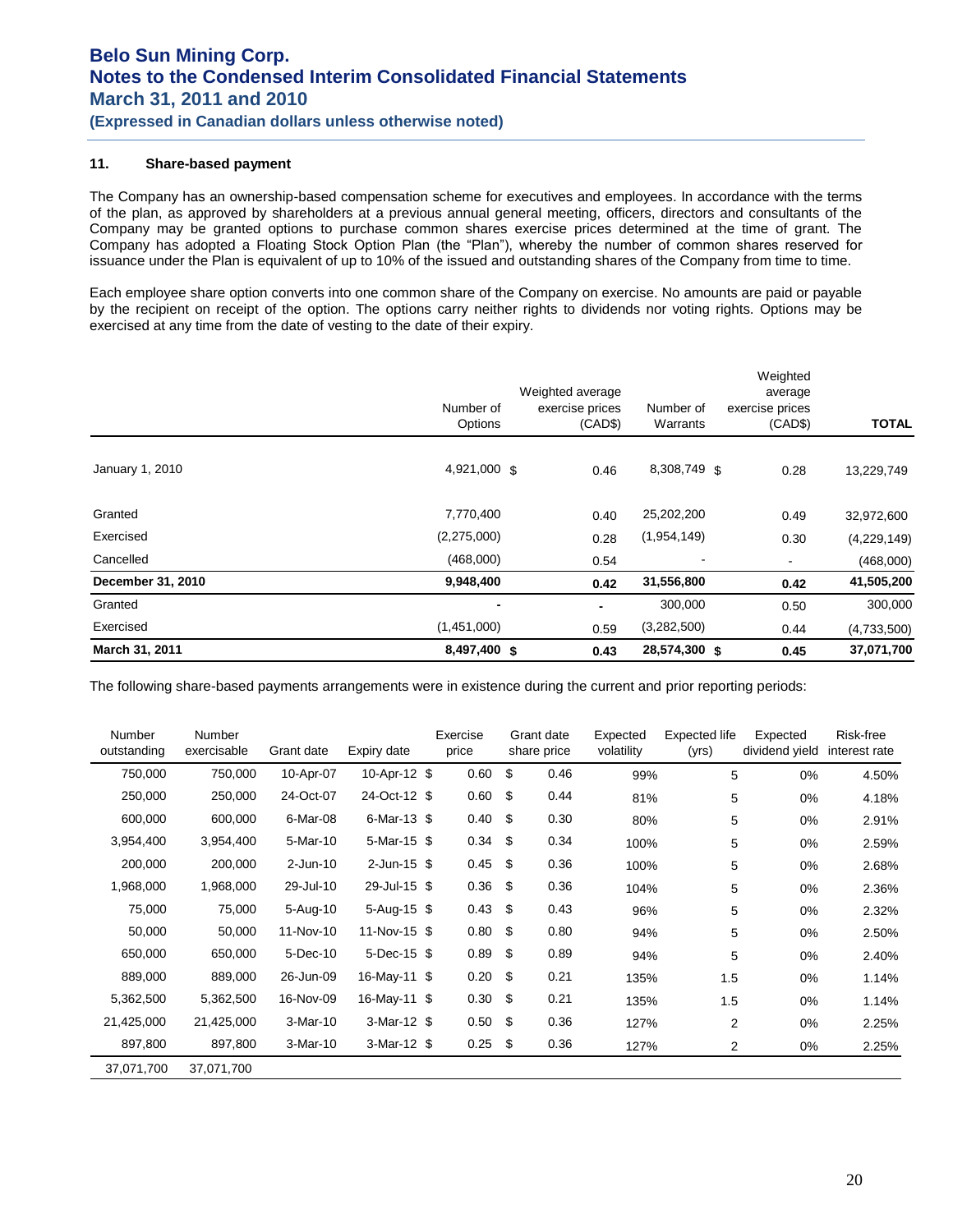**(Expressed in Canadian dollars unless otherwise noted)** 

Fair value of share options granted in the year:

The weighted average grant date fair value of the share options granted during the three-month period ended March 31, 2011 is \$Nil (2010: \$0.19). Options were priced using the Black-Scholes option-pricing model. Where relevant, the expected life used in the model has been adjusted based on management"s best estimate for the effects of non - transferability, exercise restrictions (including the probability of meeting market conditions attached to the option), and behavioural considerations. Expected volatility is based on the historical share price volatility over the past 5 years. The expected life of the option was calculated based on the history of option exercises.

#### **12. Operating segments**

#### *Geographical information*

The Company operates in Canada, Barbados and Brazil. The Company"s information about its assets by geographical location are detailed below.

|                   | <b>Current Assets</b> |    | Property, Plant | and Equipment Other long-term assets | TOTAL ASSETS |            |
|-------------------|-----------------------|----|-----------------|--------------------------------------|--------------|------------|
|                   |                       |    |                 |                                      |              |            |
| March 31, 2011    |                       |    |                 |                                      |              |            |
| Canada            | \$<br>52,957,729      | \$ | 14,071          | \$<br>$\blacksquare$                 | \$           | 52,971,800 |
| <b>Barbados</b>   | 3,150                 |    |                 |                                      |              | 3,150      |
| <b>Brazil</b>     | 1,749,752             |    | 611,780         | 560,826                              |              | 2,922,358  |
|                   | \$<br>54,710,631      | \$ | 625,851         | \$<br>560,826                        | \$           | 55,897,308 |
|                   |                       |    |                 |                                      |              |            |
| December 31, 2010 |                       |    |                 |                                      |              |            |
| Canada            | \$<br>3,128,997 \$    |    | 15,654 \$       | $\blacksquare$                       | \$           | 3,144,651  |
| <b>Barbados</b>   | 9,059                 |    |                 |                                      |              | 9,059      |
| <b>Brazil</b>     | 4,183,839             |    | 501,933         | 552,133                              |              | 5,237,905  |
|                   | \$<br>7,321,895       | \$ | 517,587         | \$<br>552,133                        | \$           | 8,391,615  |
|                   |                       |    |                 |                                      |              |            |
| January 1, 2010   |                       |    |                 |                                      |              |            |
| Canada            | \$<br>2,321,816 \$    |    | 2,998 \$        | $\blacksquare$                       | \$           | 2,324,814  |
| <b>Barbados</b>   | 1,711                 |    |                 |                                      |              | 1,711      |
| <b>Brazil</b>     | 75,162                |    | 211,247         | 513,362                              |              | 799,771    |
|                   | \$<br>2,398,689       | \$ | 214,245         | \$<br>513,362                        | \$           | 3,126,296  |

#### **13. Loss per share**

Basic loss per share is calculated by dividing the loss available to common shareholders by the weighted average number of common shares outstanding in the period. Diluted loss per share is calculated by the treasury stock method. Under the treasury stock method, the weighted average number of common shares outstanding for the calculation of diluted loss per share assumes that the proceeds to be received on the exercise of dilutive share options and warrants are used to repurchase common shares at the average market price during the period. In the Company"s case, diluted loss per share is the same as basic loss per share as the effects of including all outstanding options and warrants would be anti-diluted.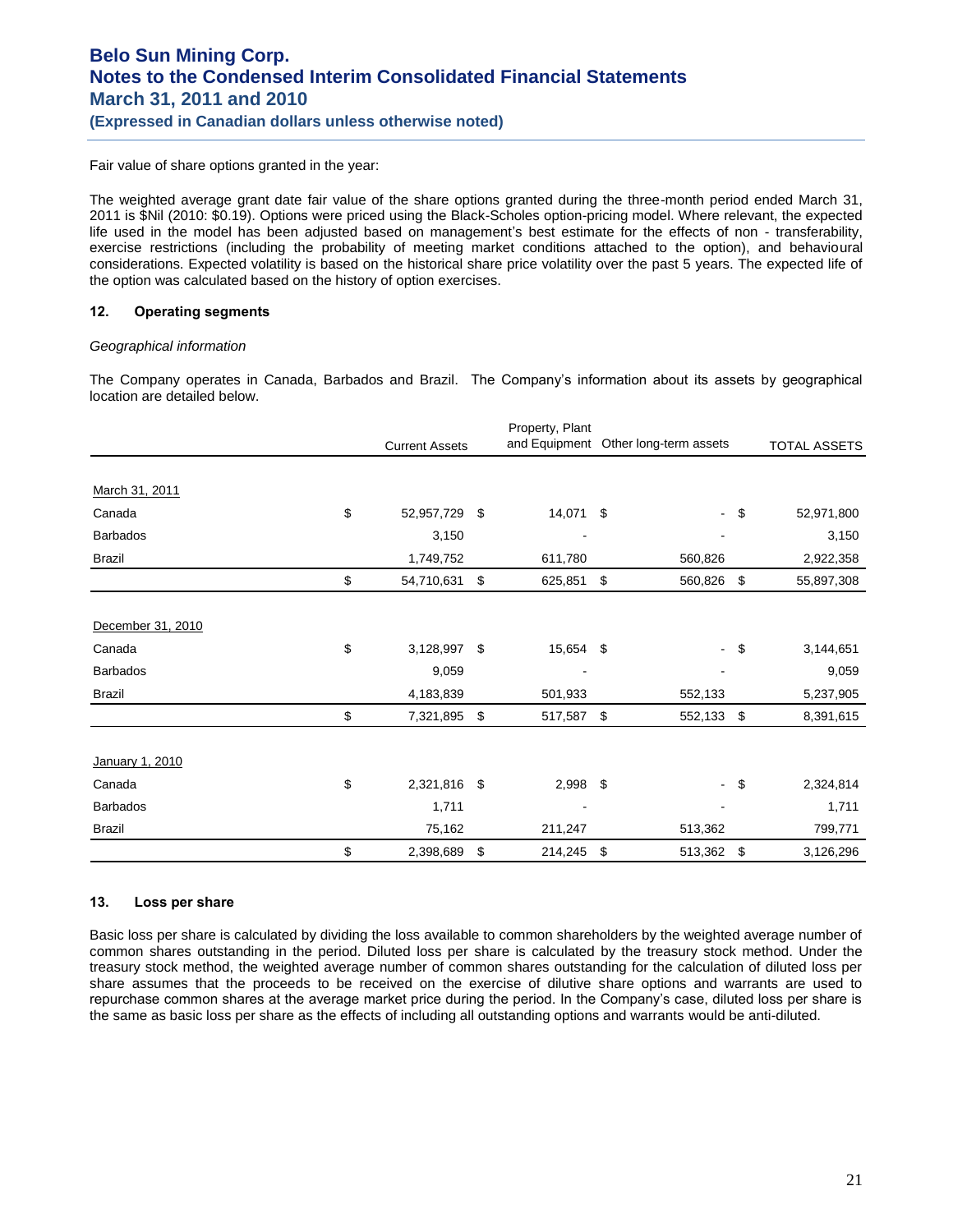#### **14. Financial instruments**

Details of the significant accounting policies and methods adopted (including the criteria for recognition, the bases of measurement, and the bases for recognition of income and expenses) for each class of financial asset, financial liability and are disclosed in note 2.

Financial assets and financial liabilities as at March 31, 2011, December 31, 2010 and January 1, 2010 were as follows:

At March 31, 2011, the Company"s financial instruments that are carried at fair value, consisting of cash and short-term investments and term investment, have been classified as Level 1 within the fair value hierarchy.

|                                          |    |             |  | Cash, loans and Assets /(liabilities) at fair |           |
|------------------------------------------|----|-------------|--|-----------------------------------------------|-----------|
| January 1, 2010                          |    | receivables |  | value through profit                          | Total     |
| Cash and cash equivalents                | \$ | $\sim$      |  | 2.362.994                                     | 2.362.994 |
| Prepaid deposits and sundry receivables  |    | 35.595      |  |                                               | 35,595    |
| Term investment                          |    |             |  | 513.362                                       | 513,362   |
| Accounts payable and accrued liabilities |    | 505.641     |  |                                               | 505.641   |
| Finance lease                            |    |             |  | -                                             |           |

|                                          |  |                            |    | Cash, loans and Assets /(liabilities) at fair |           |
|------------------------------------------|--|----------------------------|----|-----------------------------------------------|-----------|
| December 31, 2010                        |  | receivables                |    | value through profit                          | Total     |
| Cash and cash equivalents                |  | $\mathcal{L}_{\text{max}}$ | -S | 7,127,226                                     | 7,127,226 |
| Prepaid deposits and sundry receivables  |  | 194.669                    |    |                                               | 194,669   |
| Term investment                          |  |                            |    | 552.133                                       | 552,133   |
| Accounts payable and accrued liabilities |  | 1.074.407                  |    |                                               | 1.074.407 |
| Finance lease                            |  | 109.618                    |    |                                               | 109.618   |

|                                          |   |             | Cash, loans and Assets /(liabilities) at fair |                  |
|------------------------------------------|---|-------------|-----------------------------------------------|------------------|
| March 31, 2011                           |   | receivables | value through profit                          | Total            |
| Cash and cash equivalents                | S | $\sim$      | \$<br>54,281,212                              | \$<br>54,281,212 |
| Prepaid deposits and sundry receivables  |   | 429.419     |                                               | 429.419          |
| Term investment                          |   |             | 560.826                                       | 560,826          |
| Accounts payable and accrued liabilities |   | 2,224,807   |                                               | 2,224,807        |
| Finance lease                            |   | 147.854     |                                               | 147.854          |

The Company's risk exposures and the impact on the Company's financial instruments are summarized below. There have been no significant changes in the risks, objectives, policies and procedures for managing risk during the quarter ended March 31, 2011 and 2010.

#### Credit risk

Credit risk arises from the non-performance by counterparties of contractual financial obligations. The Company"s primary counterparty related to its cash and cash equivalents and term investment carry an investment grade rating as assessed by external rating agencies. The Company maintains all of its cash and cash equivalents and term investment with major Canadian, British and Brazilian financial institutions. Deposits held with these institutions may exceed the amount of insurance provided on such deposits. Sundry receivables consist of advances made to employees and management believes that the credit risks associated with these amounts are remote.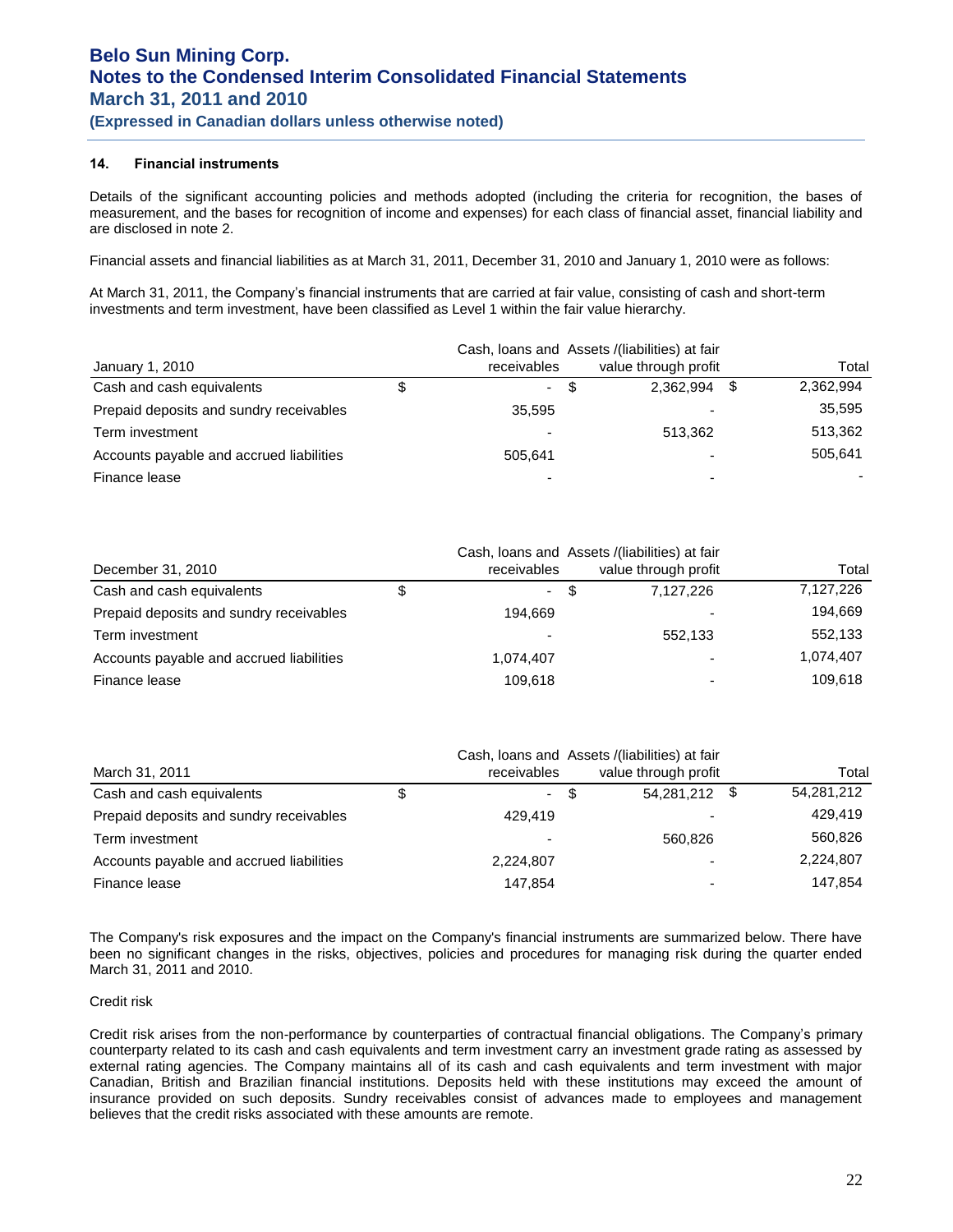**(Expressed in Canadian dollars unless otherwise noted)** 

The Company"s maximum exposure to credit risk at the balance sheet date is the carrying value of cash and cash equivalents, term investment and sundry receivables

#### Liquidity risk

The Company manages liquidity risk by maintaining adequate cash and cash equivalent balances. The Company continuously monitors and reviews both actual and forecasted cash flows, and also matches the maturity profile of financial assets and liabilities.

As at March 31, 2011, the Company had current assets of \$54,710,631 to settle current liabilities of \$2,335,831.

#### Market risk

#### (a) Interest rate risk

The Company"s cash equivalents are subject to interest rate cash flow risk as they carry variable rates of interest. The Company"s interest rate risk management policy is to purchase highly liquid investments with a term to maturity of one year or less on the date of purchase.

Based on cash and cash equivalent balances on hand at March 31, 2011, a 0.1% charge in interest rates could result in a corresponding charge in net loss of approximately \$54,000.

#### (b) Currency risk

As the Company operates on an international basis, foreign exchange risk exposures arise from transactions and balances denominated in foreign currencies. The Company"s foreign currency risk arises primarily with respect to the United States dollar and Brazilian Reais. Fluctuations in the exchange rates between these currencies and the Canadian dollar could have a material effect on the Company"s business, financial condition and results of operations. The Company does not engage in any hedging activity to mitigate this risk.

A strengthening of \$0.01 in the Canadian dollar against the United States dollar and Brazilian Reais would have decreased net loss by approximately \$532,000 for the three months ended March 31, 2011. A \$0.01 weakening of the Canadian dollar against the Brazilian Reais would have an equal, but opposite, effect. At March 31, 2011, one Canadian dollar was equal to 1.0314 United States dollars and one Canadian dollar was equal to 1.6767 Brazilian Reais.

#### (b) Price risk

The Company will be exposed to price risk with respect to commodity prices, specifically gold. The Company closely monitors commodity prices to determine the appropriate course of action to be taken by the Company. The Company"s future operations will be significantly affected by changes in the market prices of these commodities. Prices fluctuate on a daily basis and are affected by numerous factors beyond the Company's control. The supply and demand for gold, the level of interest rates, the rate of inflation, investment decisions by large holders of gold and stability of exchange rates can all cause significant fluctuations in prices. Such external economic factors may in turn be influenced by changes in international investment patterns and monetary systems and political developments.

#### **15. Capital management**

The Company manages and adjusts its capital structure based on available funds in order to support the acquisition, exploration and development of mineral properties. The capital of the Company consists of common shares, warrants and options. The Board of Directors does not establish quantitative return on capital criteria for management, but rather relies on the expertise of the Company's management to sustain future development of the business.

The properties in which the Company currently has an interest are in the exploration and development stage; as such the Company is dependent on external financing to fund its activities. In order to carry out planned exploration and development, and pay for administrative costs, the Company will spend its existing working capital and raise additional amounts as needed. The Company will continue to assess new properties and seek to acquire an interest in additional properties if it feels there is sufficient geologic or economic potential and if it has adequate financial resources to do so.

Management reviews its capital management approach on an ongoing basis and believes that this approach, given the relative size of the Company, is reasonable.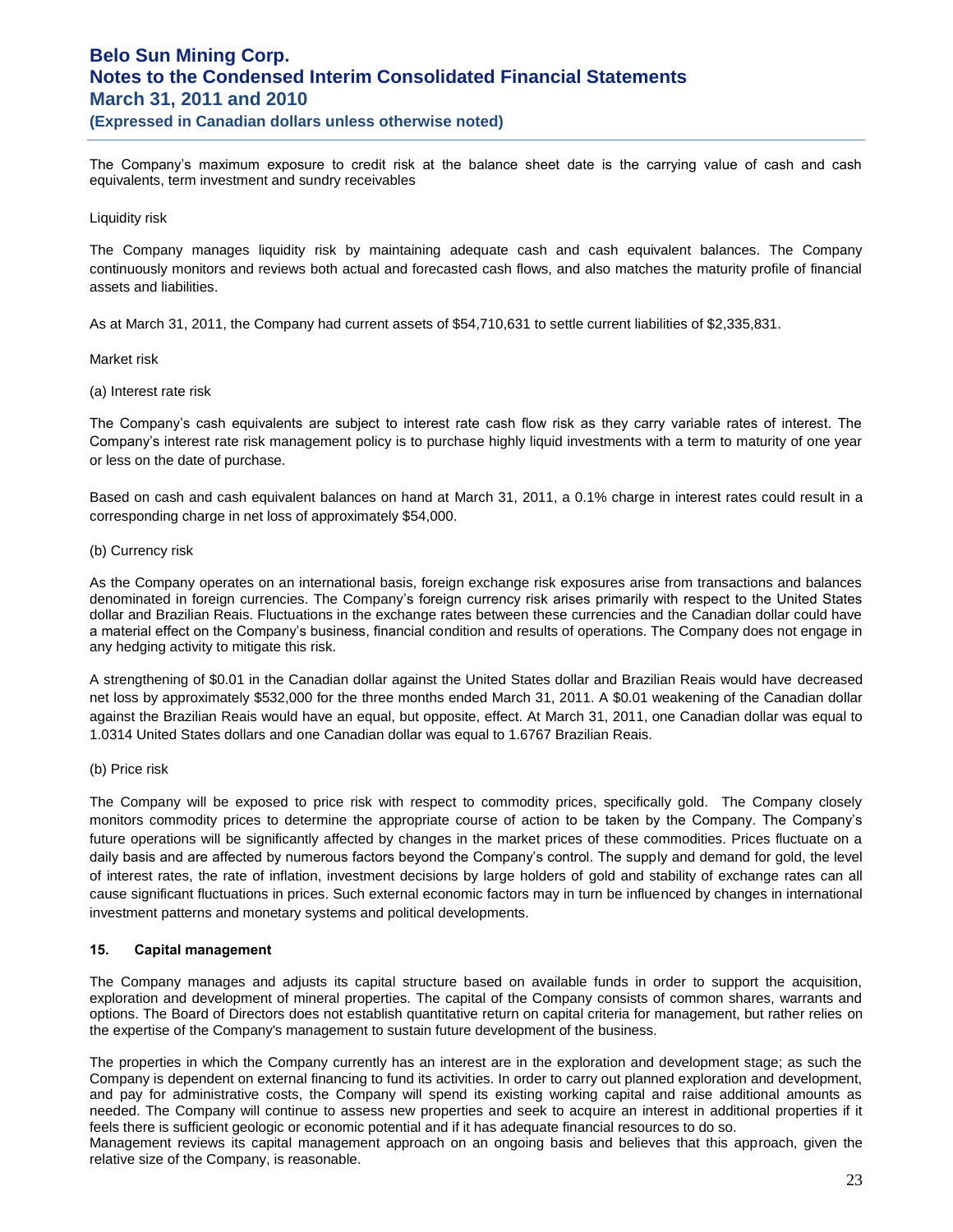#### **(Expressed in Canadian dollars unless otherwise noted)**

There were no significant changes in the Company's approach to capital management during the three months ending March 31, 2011. The Company is not subject to externally imposed capital requirements.

#### **16. Related party disclosures**

The condensed interim consolidated financial statements include the financial statements of the Company and the subsidiaries at their respective ownership listed in the following table.

|                                  | Country of incorporation | % equity interest |
|----------------------------------|--------------------------|-------------------|
| Belo Sun Mining (Barbados) Corp. | <b>Barbados</b>          | 100               |
| Belo Sun Mineracao Ltda          | Brazil                   | 100               |
| Intergemas Mineracao e           |                          |                   |
| Industrailizacao Ltda            | Brazil                   | 100               |
| Aubras Mineracao Ltda            | Brazil                   | 98                |

During the period, the Company entered into the following transactions in the ordinary course of business with related parties that are not subsidiaries of the Company.

|                          | Purchases of goods           |      |        |  |  |  |  |  |  |
|--------------------------|------------------------------|------|--------|--|--|--|--|--|--|
|                          | Three months ended March 31, |      |        |  |  |  |  |  |  |
|                          | 2011                         | 2010 |        |  |  |  |  |  |  |
| 2227929 Ontario Inc.     | \$<br>62,135                 | \$   |        |  |  |  |  |  |  |
| Forbes & Manhattan, Inc. | 30,000                       |      |        |  |  |  |  |  |  |
| Global Atomic Corp.      |                              |      | 30,867 |  |  |  |  |  |  |
| Silvermet Inc.           |                              |      | 29,078 |  |  |  |  |  |  |

The Company shares office space with other companies who may have similar officers and directors. The costs associated with this space are administered by 2227929 Ontario Inc.

Mr. Stan Bharti, the Chairman of the Company, is an officer of Forbes and Manhattan, Inc., a corporation that provides administrative services to the Company.

Mr. Stephen Roman, a former CEO, president and director of the Company, is an officer and director of Global Atomic and Silvermet Inc., a corporation that provided rent and administrative services to the Company. Mr. Jeff Dawley, former CFO of the Company, had his consulting fees paid to Silvermet Inc.

The following balances were outstanding at the end of the reporting period:

|                         | Amounts owed by related parties |    |                          |  | Amounts owed to related parties |                |                          |      |           |  |              |
|-------------------------|---------------------------------|----|--------------------------|--|---------------------------------|----------------|--------------------------|------|-----------|--|--------------|
|                         | 31-Mar-11                       |    | 31-Dec-10                |  | 1-Jan-10                        |                | 31-Mar-11                |      | 31-Dec-10 |  | $1 - Jan-10$ |
| 2227929 Ontario Inc.    | 12.954                          | S. | $12.954$ \$              |  |                                 | - SS<br>$\sim$ | $\sim$                   | - SS |           |  |              |
| Silvermet Inc.          |                                 |    | $\overline{\phantom{0}}$ |  | $\sim$                          |                | $\overline{\phantom{0}}$ |      | ۰         |  | 995          |
| Director of the Company |                                 |    | 103.360                  |  | 26,500                          |                | $\overline{\phantom{0}}$ |      |           |  |              |

The amounts outstanding are unsecured and will be settled in cash. No guarantees have been given or received. No expense has been recognized in the current or prior periods for bad or doubtful debts in respect of the amounts owed by related parties.

Compensation of key management personnel of the Company

The remuneration of directors and other members of key management personnel during the period were as follows: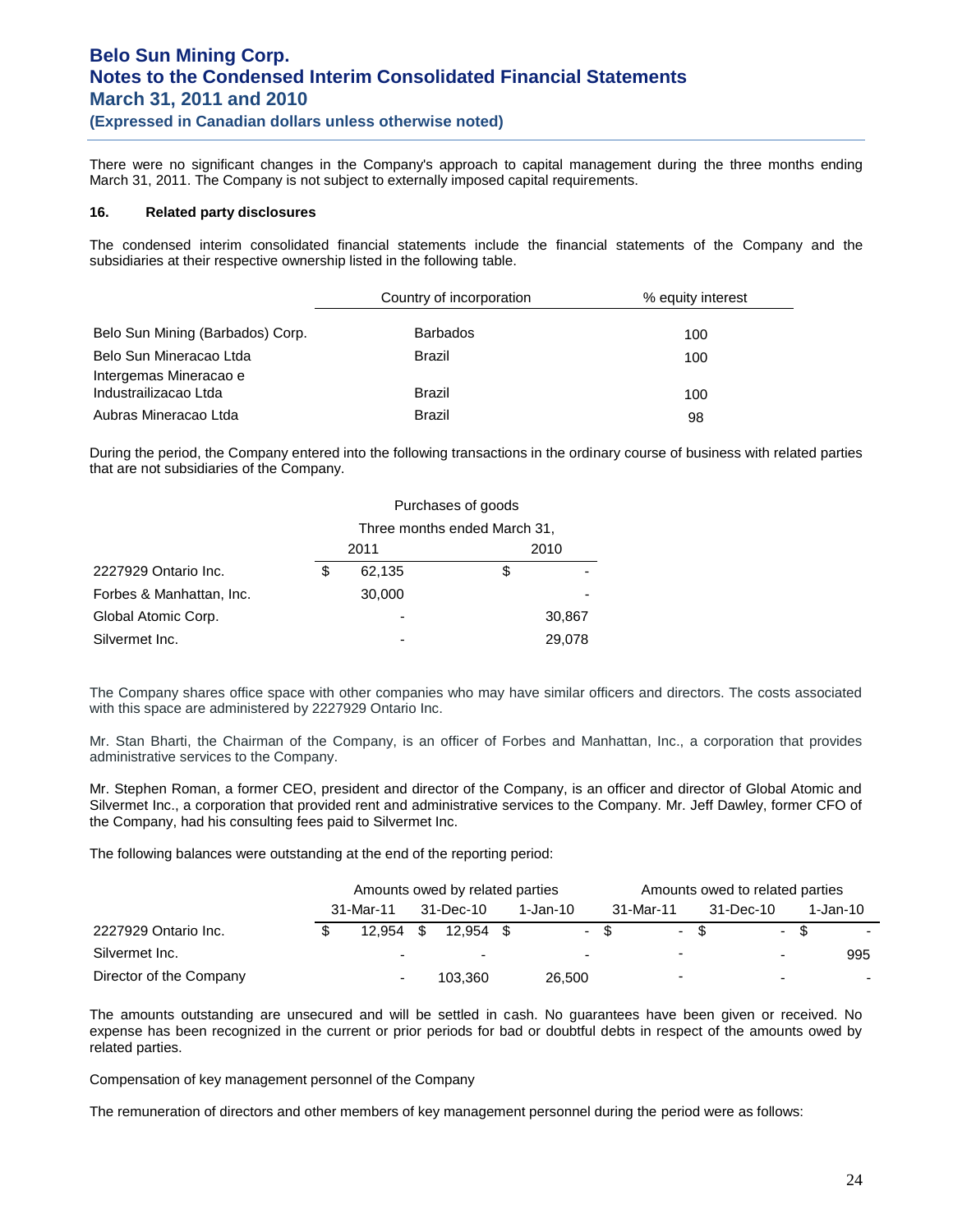**(Expressed in Canadian dollars unless otherwise noted)** 

|                      |         | Three months ended March 31 |         |  |
|----------------------|---------|-----------------------------|---------|--|
|                      | 2011    |                             | 2010    |  |
| Short-term benefits  | 840.000 | SS.                         | 849,300 |  |
| Share-based payments |         | $\overline{\phantom{0}}$    | 788,988 |  |

In accordance with IAS 24, key management personnel are those persons having authority and responsibility for planning, directing and controlling the activities of the Company directly or indirectly, including any directors (executive and nonexecutive) of the Company.

The remuneration of directors and key executives is determined by the remuneration committee having regard to the performance of individuals and market trends.

#### **17. Commitments and contingencies**

(a) Long Term Investment

Under a successfully renegotiated agreement with CPRM in March 2008, the Company maintains an interest bearing term deposit to cover the future royalty payments, starting March 31, 2008. There has been no production at Volta Grande Property thus no royalties were payable and no amounts were withdrawn by the CPRM.

(b) Brazil Land Taxes

On December 31, 2010, the Company received notice from the Departamento Nacional de Producao Mineral ("DNPM") that it owes 51,406,850 Reais (2009 – 1,857,128 Reais) in land taxes. For the twelve months ended December 31, 2010, the Company had accrued 454,430 Reais (C\$272,340) based on management's estimate and understanding of the laws governing the DNPM. The Company believes that an administrative error has been made on the part of the DNPM. The Company has hired local counsel in Brazil to investigate. Local counsel has concluded their investigation and the Company has been paying down land taxes that are confirmed to be correct and is renegotiating a settlement for the ones that are either invalid or illegal. This is not expected to have a material effect on the Company.

The Company is party to certain management contracts. These contracts require that additional payments of up to \$2,062,000 be made upon the occurrence of certain events such as a change of control. As the likelihood of these events taking place is not determinable, the contingent payments have not been reflected in these consolidated financial statements. Minimum commitments remaining under these contracts were approximately \$201,000 all due within one year.

The Company"s mining and exploration activities are subject to various federal, provincial and international laws and regulations governing the protection of the environment. These laws and regulations are continually changing and generally becoming more restrictive. The Company conducts its operations so as to protect public health and the environment and believes its operations are materially in compliance with all applicable laws and regulations. The Company has made, and expects to make in the future, expenditures to comply with such laws and regulations.

#### . **18. Subsequent events**

Subsequent to March 31, 2011, 7,286,000 warrants were exercised for gross proceeds of CAD\$2,269,480. The Company had 210,000 warrants exercisable at \$0.20 and 162,500 warrants exercisable at \$0.30 expire. The Company also issued 4,922,200 options to officers, directors and consultants of the Company. The options are exercisable at \$1.33 per option and expired on April 21, 2016. The options vest immediately subject to a four month hold period.

#### **19. Restatement of March 31, 2010 Statement of Comprehensive Loss**

Previously recorded fair value of share-based payment for the three months ended March 31, 2010 was incorrect. The original amount recorded \$1,439,340 has been correctly recorded as \$1,199,501 resulting a decreased share-based payment by \$239,839 and decrease share-based payment by \$239,839.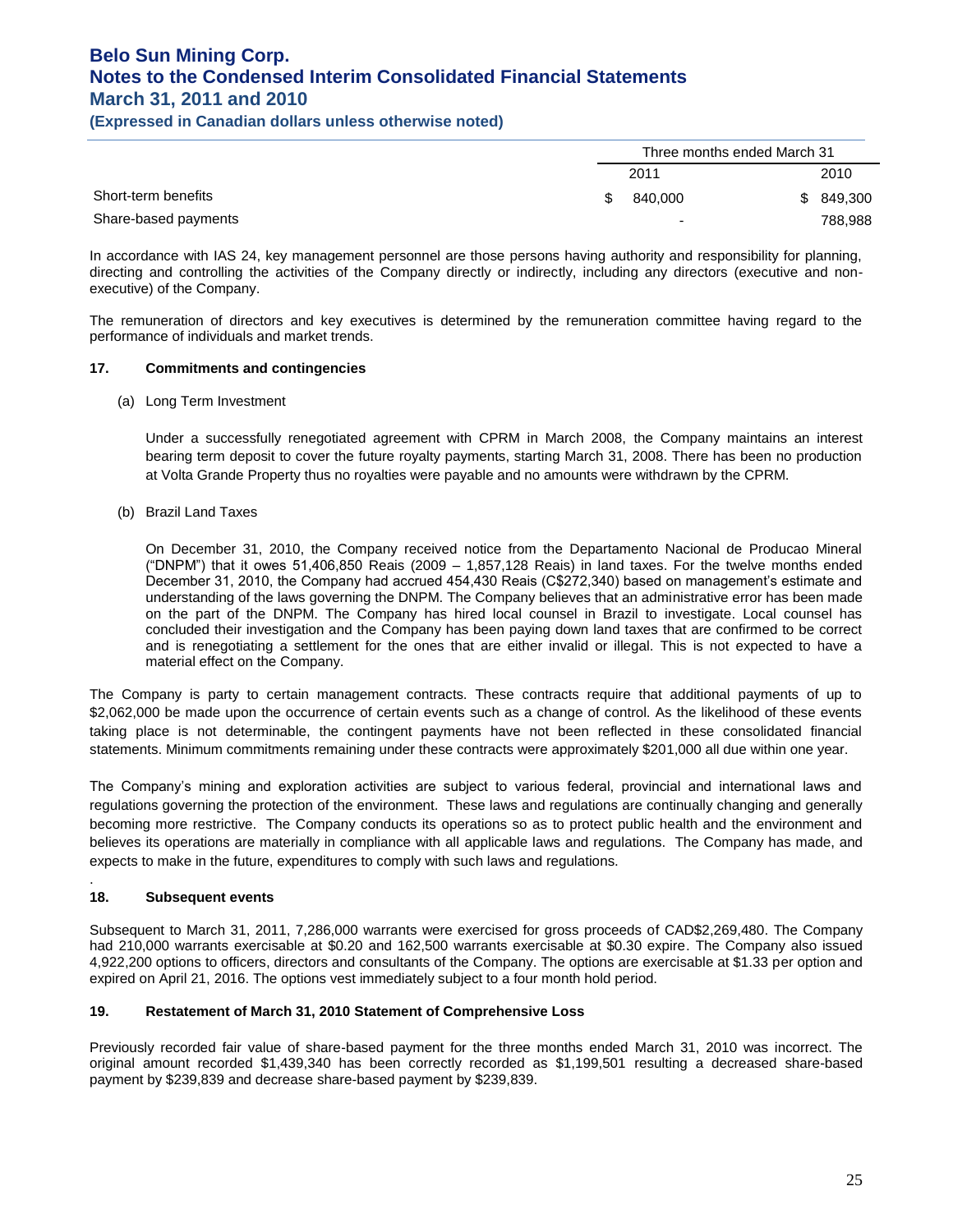#### **20. Transition to IFRS**

The Company"s consolidated financial statements for the year ending December 31, 2011 will be the first annual financial statements that comply with IFRS and these condensed interim consolidated financial statements were prepared as described in note 2, including the application of IFRS 1. IFRS 1 requires an entity to adopt IFRS in its first annual financial statements prepared under IFRS by making an explicit and unreserved statement in those financial statements of compliance with IFRS. The Company will make this statement when it issues its 2011 annual financial statements.

IFRS 1 also requires that comparative financial information be provided. As a result, the first date at which the Company has applied IFRS was January 1, 2010 (the "Transition Date"). IFRS 1 requires first-time adopters to retrospectively apply all effective IFRS standards as of the reporting date, which for the Company will be December 31, 2011. However, it also provides for certain optional exemptions and certain mandatory exceptions for first time IFRS adopters.

#### **Initial elections upon adoption**

Set forth below are the IFRS 1 applicable exemptions and exceptions applied in the conversion from Canadian GAAP to IFRS.

#### **IFRS Exemption Options**

- 1. *Share-based payments* IFRS 2, Share-based Payments, encourages application of its provisions to equity instruments granted on or before November 7, 2002, but permits the application only to equity instruments granted after November 7, 2002 that had not vested by the Transition Date. The Company elected to avail itself of the exemption provided under IFRS 1 and applied IFRS 2 for all equity instruments granted after November 7, 2002 that had not vested by its Transition Date.
- 2. *Business combinations*  IFRS 1 provides the option to apply IFRS 3, Business Combinations, retrospectively or prospectively from the Transaction Date. The Company elected to apply IFRS 3 prospectively from the Transition Date. The retrospective basis would require the restatement of all business combinations that occurred prior to the Transition Date.
- 3. *IAS 27 – Consolidated and Separate Financial Statements*

In accordance with IFRS 1, if a Company elects to apply IFRS 3 *Business Combinations* retrospectively, *IAS 27 Consolidated and Separate Financial Statements* must also be applied retrospectively. As the Company elected to apply IFRS 3 prospectively, the Company has also elected to apply IAS 27 prospectively.

#### **IFRS Mandatory Exceptions**

**Estimates** - Hindsight is not used to create or revise estimates. The estimates previously made by the Company under Canadian GAAP were not revised for application of IFRS except where necessary to reflect any difference in accounting policies.

#### *Reconciliations of Canadian GAAP to IFRS*

IFRS 1 requires an entity to reconcile equity, comprehensive income and cash flows for prior periods. The changes made to the consolidated statements of financial position and consolidated statements of comprehensive income have resulted in reclassifications of various amounts on the consolidated statements of cash flows, however as there have been no changes to the net cash flows, no reconciliations have been presented.

#### **a) Expiry of share-based compensation**

**Canadian GAAP –** Under Canadian GAAP, the Company"s policy was to leave the value recorded for expired unexercised stock options to contributed surplus and to record the value of expired unexercised warrants in contributed surplus.

**IFRS –** The Company has changed its policy related to expired share-based compensation whereby amounts recorded for expired unexercised stock options and warrants are transferred to retained earnings (deficit) on expiry.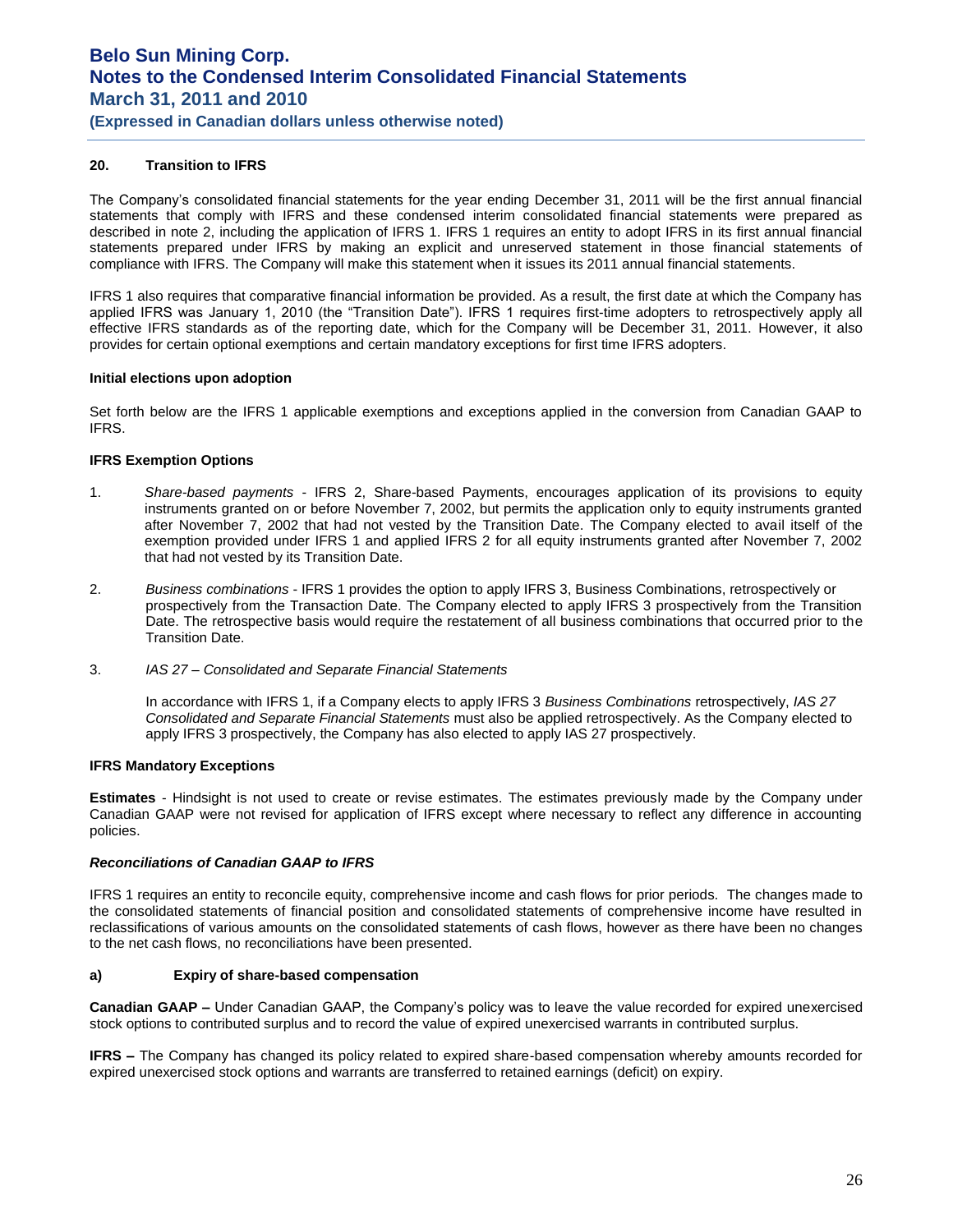**(Expressed in Canadian dollars unless otherwise noted)** 

Impact on this Consolidated Balance Sheets -

|                                    | 31-Dec-10 | 31-Mar-10                                       | 1-Jan-10                                        |
|------------------------------------|-----------|-------------------------------------------------|-------------------------------------------------|
| Share-based payment reserve        |           |                                                 | $(2,243,661)$ \$ $(2,100,814)$ \$ $(2,100,814)$ |
| Canadian GAAP adjustment (Note 19) |           | (239, 839)                                      |                                                 |
| Adjustment to deficit              |           | $(2,243,661)$ \$ $(2,340,653)$ \$ $(2,100,814)$ |                                                 |

Impact on Consolidated Statements of Comprehensive Income -

|                       | 31-Dec-10 |                    |      | 31-Mar-10  |
|-----------------------|-----------|--------------------|------|------------|
| Share-based payment   |           |                    | - \$ | (239, 839) |
| Adjustment to deficit | \$        | $\sim$ 10 $\sigma$ | -S   | (239, 839) |

#### **b) Exploration and evaluation expenses**

**Canadian GAAP** – Under Canadian GAAP, the Company's policy was to capitalize all exploration and evaluation expenses on the balance sheet once the legal right to explore on the property was obtained.

**IFRS** – Under IFRS, the Company has changed its policy to expense all exploration and evaluation expenses until such a time a technical feasibility study shows the economic potential on the property.

Impact on Consolidated Balance Sheets -

|                            | 31-Dec-10 | 31-Mar-10 | 1-Jan-10                                         |
|----------------------------|-----------|-----------|--------------------------------------------------|
| Evaluation and exploration |           |           | $$$ (13,126,561) $$$ (7,799,802) $$$ (7,576,412) |
| Adjustment to deficit      |           |           | $$$ (13,126,561) $$$ (7,799,802) $$$ (7,576,412) |

Impact on Consolidated Statements of Comprehensive Income -

|                            | 31-Dec-10      |    | 31-Mar-10 |
|----------------------------|----------------|----|-----------|
| Evaluation and exploration | $5,550,149$ \$ |    | 223,390   |
| Adjustment to deficit      | 5.550.149      | S. | 223.390   |

#### **c) Functional Currency**

**Canadian GAAP** – Under Canadian GAAP, the Canadian dollar is the functional currency of the Company. Foreign currency transactions are recorded and translated based on the integrated subsidiary requirements.

**IFRS** – Under IFRS, each entity determines its functional currency and translates foreign currency items into its functional currency. The results and financial position of any individual entity within the reporting entity whose functional currency differs from the presentation currency are translated to the presentation currency.

Impact on Consolidated Balance Sheets -

|                               | 31-Dec-10     | 31-Mar-10 | 1-Jan-10 |
|-------------------------------|---------------|-----------|----------|
| Property, plant and equipment | $(19,029)$ \$ | (7,939)   | (800)    |
| Term Deposit                  | -             | 262       |          |
| AOCI                          | (118, 627)    | 27,774    |          |
| Adjustment to deficit         | 137.656       | (20,097)  | 800      |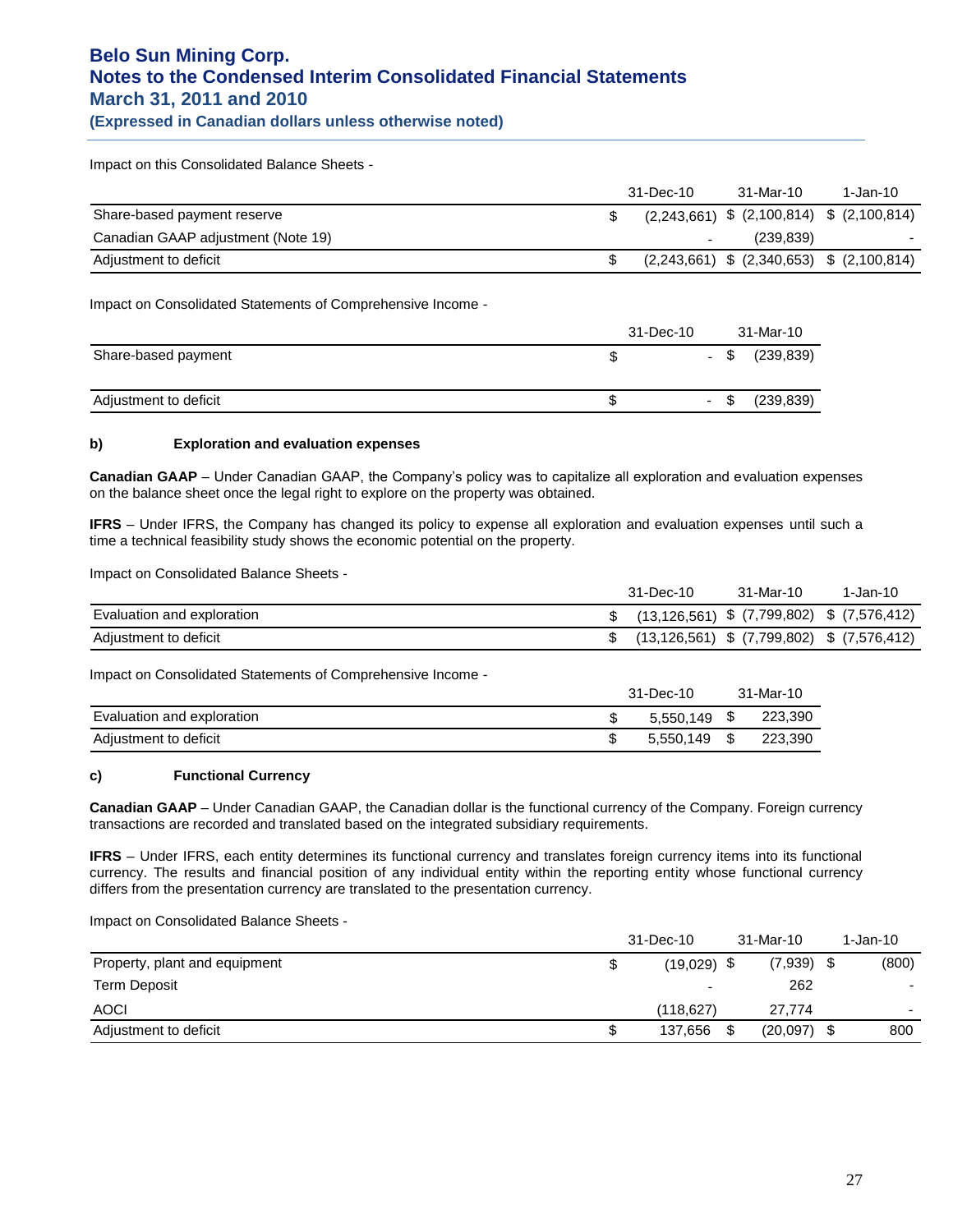**(Expressed in Canadian dollars unless otherwise noted)** 

Impact on Consolidated Statements of Comprehensive Income

|                                | 31-Dec-10       |      | 31-Mar-10 |
|--------------------------------|-----------------|------|-----------|
| General and administration     | \$<br>463       | - \$ |           |
| Amortization                   | (8,612)         |      | (325)     |
| Exploration and evaluation     | 31,603          |      |           |
| Foreign exchange (gain) / loss | (123, 852)      |      | (20, 572) |
| <b>AOCI</b>                    | 118.627         |      | 27,774    |
| Adjustment to deficit          | \$<br>(18, 229) | - \$ | (6, 877)  |

| Reconciliation of consolidated Statement of Financial Position as of January 1, 2010 |
|--------------------------------------------------------------------------------------|
|--------------------------------------------------------------------------------------|

|                                          |               | Canadian GAAP      |                         |                     |
|------------------------------------------|---------------|--------------------|-------------------------|---------------------|
| Canadian GAAP accounts                   | Note          | <b>Balances</b>    | <b>IFRS Adjustments</b> | <b>IFRS Balance</b> |
| <b>Assets</b>                            |               |                    |                         |                     |
| <b>Current assets</b>                    |               |                    |                         |                     |
| Cash and cash equivalents                |               | \$<br>2,362,994 \$ |                         | \$<br>2,362,994     |
| Prepaid expenses and sundry receivables  |               | 35,695             |                         | 35,695              |
|                                          |               | 2,398,689          |                         | 2,398,689           |
| Non-current assets                       |               |                    |                         |                     |
| Exploration and evaluation assets        | (b)           | 7,576,412          | (7,576,412)             |                     |
| Property, plant and equipment            | (c)           | 215,045            | (800)                   | 214,245             |
| Term deposit                             |               | 513,362            |                         | 513,362             |
| <b>Total assets</b>                      |               | \$<br>10,703,508   | $(7,577,212)$ \$        | 3,126,296           |
| <b>Liabilities</b>                       |               |                    |                         |                     |
| <b>Current liabilities</b>               |               |                    |                         |                     |
| Accounts payable and accrued liabilities |               | \$<br>505,641      |                         | \$<br>505,641       |
|                                          |               | 505,641            |                         | 505,641             |
| Shareholder's equity                     |               |                    |                         |                     |
| <b>Issued capital</b>                    |               | 30,120,388         |                         | 30,120,388          |
| Share-based payment reserve              | (a)           | 4,469,429          | (2, 100, 814)           | 2,368,615           |
| Accumulated other comprehensive income   |               |                    |                         |                     |
| Retained earnings                        | (a), (b), (c) | (24, 391, 950)     | (5,476,398)             | (29,868,348)        |
| Total equity                             |               | 10,197,867         | (7,577,212)             | 2,620,655           |
| Total liabilities and equity             |               | \$<br>10,703,508   | \$<br>$(7,577,212)$ \$  | 3,126,296           |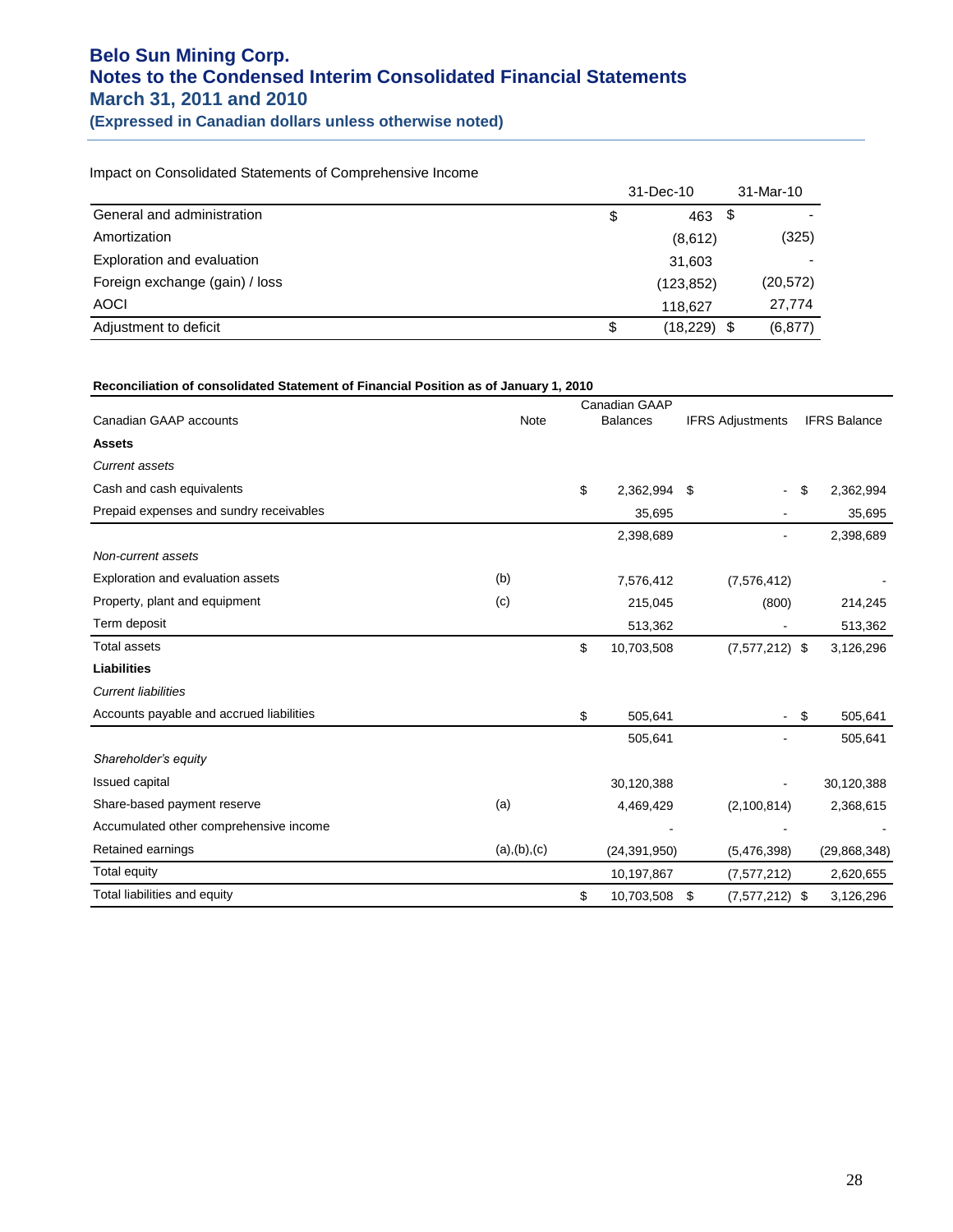**(Expressed in Canadian dollars unless otherwise noted)** 

#### **Reconciliation of consolidated Statement of Financial Position as of March 31, 2010**

|                                          |               |    | Canadian GAAP   |                         |        |                     |
|------------------------------------------|---------------|----|-----------------|-------------------------|--------|---------------------|
| Canadian GAAP accounts                   | <b>Note</b>   |    | <b>Balances</b> | <b>IFRS Adjustments</b> |        | <b>IFRS Balance</b> |
| <b>Assets</b>                            |               |    |                 |                         |        |                     |
| <b>Current assets</b>                    |               |    |                 |                         |        |                     |
| Cash and cash equivalents                |               | \$ | 6,869,309       | -\$                     | $\sim$ | \$<br>6,869,309     |
| Prepaid expenses and sundry receivables  |               |    | 75,762          |                         |        | 75,762              |
|                                          |               |    | 6,945,071       |                         |        | 6,945,071           |
| Non-current assets                       |               |    |                 |                         |        |                     |
| Exploration and evaluation assets        | (b)           |    | 7,799,802       | (7,799,802)             |        |                     |
| Property, plant and equipment            | (c)           |    | 203,038         | (7,939)                 |        | 195,099             |
| Term deposit                             | (c)           |    | 497,346         | 262                     |        | 497,608             |
| <b>Total assets</b>                      |               | \$ | 15,445,257 \$   | $(7,807,479)$ \$        |        | 7,637,778           |
| <b>Liabilities</b>                       |               |    |                 |                         |        |                     |
| <b>Current liabilities</b>               |               |    |                 |                         |        |                     |
| Accounts payable and accrued liabilities |               | \$ | 451,045         |                         |        | \$<br>451,045       |
|                                          |               |    | 451,045         |                         |        | 451,045             |
| Shareholder's equity                     |               |    |                 |                         |        |                     |
| Issued capital                           |               |    | 33,634,472      |                         |        | 33,634,472          |
| Share-based payment reserve              | (a)           |    | 8,130,381       | (2, 100, 814)           |        | 6,029,567           |
| Accummulated other comprehensive income  | (c)           |    |                 | (27, 774)               |        | (27, 774)           |
| Retained earnings                        | (a), (b), (c) |    | (27,010,480)    | (5,439,052)             |        | (32, 449, 532)      |
| Total equity                             |               |    | 14,754,373      | (7, 567, 640)           |        | 7,186,733           |
| Total liabilities and equity             |               | \$ | 15,205,418      | \$<br>$(7,567,640)$ \$  |        | 7,637,778           |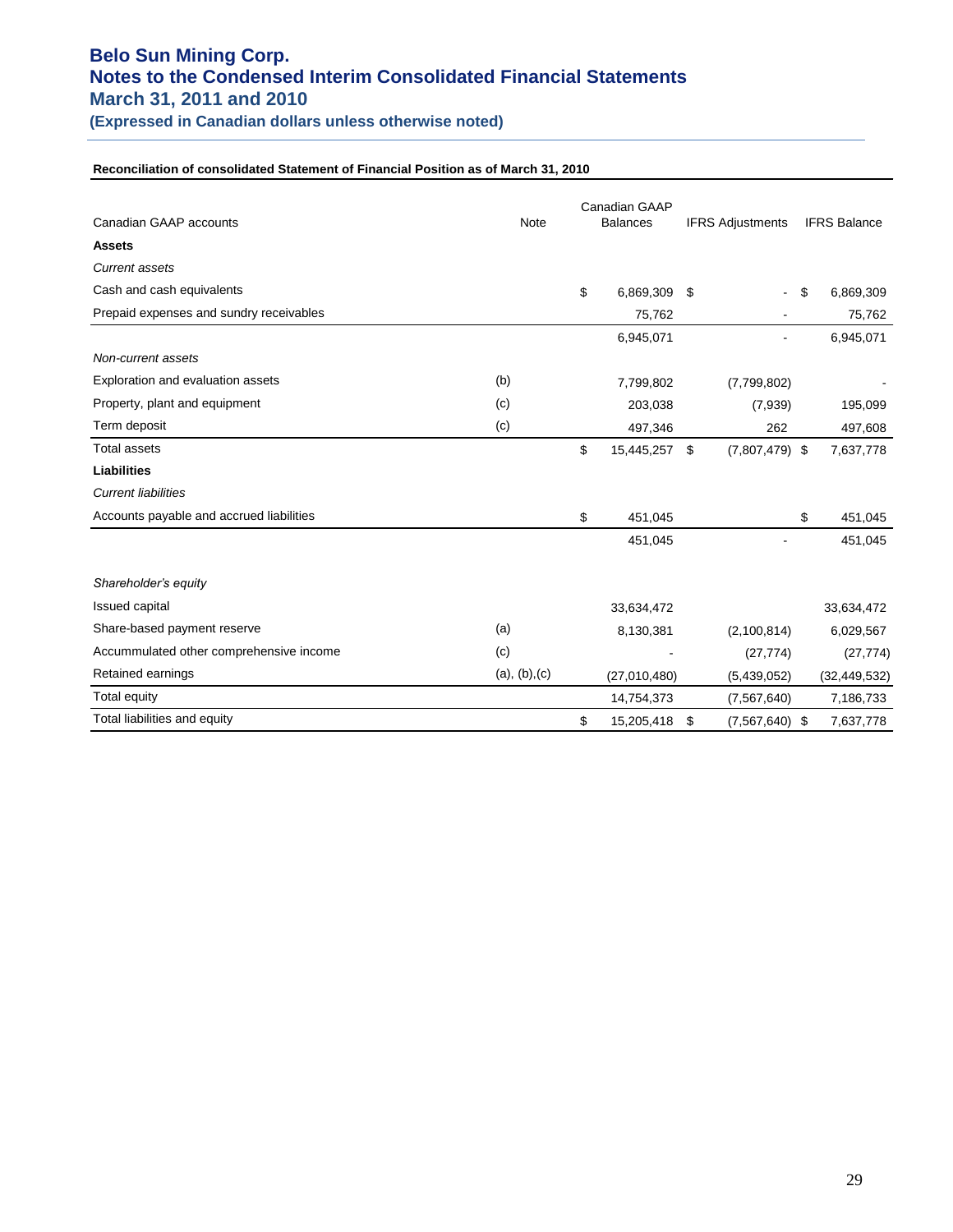**(Expressed in Canadian dollars unless otherwise noted)** 

#### **Reconciliation of consolidated Statement of Comprehensive Loss for the three months ended March 31, 2010**

|                                                         |     | Note | Canadian GAAP<br><b>Balances</b> | <b>IFRS Adjustments</b> | <b>IFRS Balance</b> |
|---------------------------------------------------------|-----|------|----------------------------------|-------------------------|---------------------|
| Expenses                                                |     |      |                                  |                         |                     |
| Management fees paid to directors                       |     |      | \$<br>739,500                    | -\$<br>$\sim$ $-$       | \$<br>739,500       |
| Salaries, wages and consulting fees                     |     |      | 199,239                          |                         | 199,239             |
| Legal fees                                              |     |      | 79,843                           |                         | 79,843              |
| Audit fees                                              |     |      | 12,500                           |                         | 12,500              |
| General and administration                              |     |      | 134,664                          |                         | 134,664             |
| Amortization                                            | (c) |      | 12,007                           | (325)                   | 11,682              |
| Share-based payment                                     | (a) |      | 1,439,340                        | (239, 839)              | 1,199,501           |
| Exploration and evaluation expenses                     | (b) |      |                                  | 223,390                 | 223,390             |
| Foreign exchange (gain) loss                            | (c) |      | 12,348                           | (20, 572)               | (8, 224)            |
| Loss from operations                                    |     |      | (2,629,441)                      | 37,346                  | (2,592,095)         |
| Finance income                                          |     |      | 10,911                           |                         | 10,911              |
| Loss for period                                         |     |      | (2,618,530)                      | 37,346                  | (2,581,184)         |
| Exchange difference on translating foreign subsidiaries | (c) |      |                                  | (27, 774)               | (27, 774)           |
| Comprehensive loss                                      |     |      | \$<br>$(2,618,530)$ \$           | $9,572$ \$              | (2,608,958)         |
| Loss per share                                          |     |      |                                  |                         |                     |
| <b>Basic</b>                                            |     |      | \$<br>$(0.02)$ \$                | 0.00                    | \$<br>(0.02)        |
| Diluted                                                 |     |      | \$<br>$(0.02)$ \$                | 0.00                    | \$<br>(0.02)        |
| Weighted average number of shares outstanding           |     |      |                                  |                         |                     |
| <b>Basic</b>                                            |     |      | 120,297,684                      | 120,297,684             | 120,297,684         |
| <b>Diluted</b>                                          |     |      | 120,297,684                      | 120,297,684             | 120,297,684         |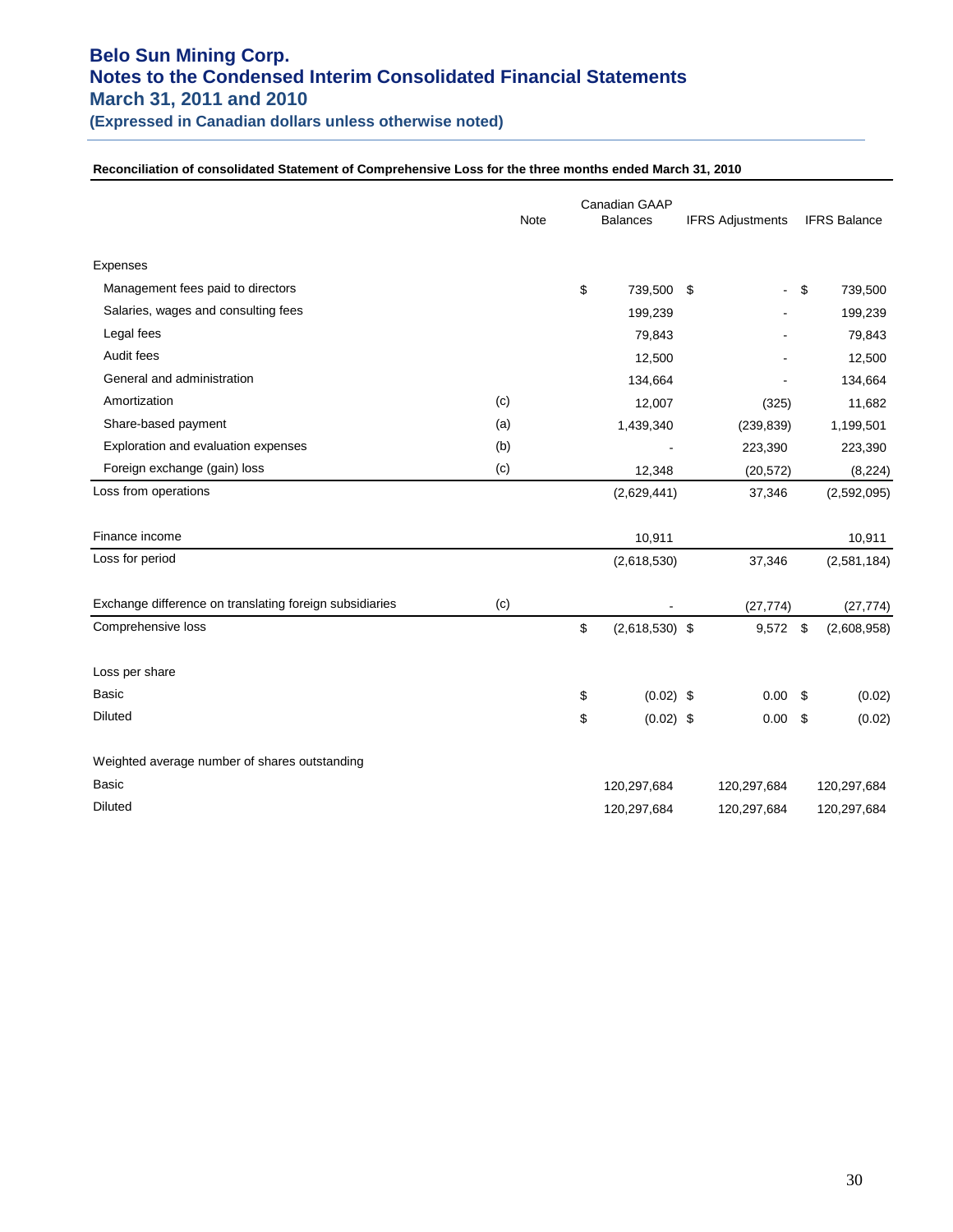**(Expressed in Canadian dollars unless otherwise noted)** 

#### **Reconciliation of consolidated statement of financial position as of December 31, 2010**

|                                          |               | Canadian GAAP      |                                           |                     |
|------------------------------------------|---------------|--------------------|-------------------------------------------|---------------------|
| Canadian GAAP accounts                   | Note          | <b>Balances</b>    | <b>IFRS Adjustments</b>                   | <b>IFRS Balance</b> |
| <b>Assets</b>                            |               |                    |                                           |                     |
| <b>Current assets</b>                    |               |                    |                                           |                     |
| Cash and cash equivalents                |               | \$<br>7,127,226    | - \$                                      | \$<br>7,127,226     |
| Prepaid expenses and sundry receivables  |               | 194,669            |                                           | 194,669             |
|                                          |               | 7,321,895          |                                           | 7,321,895           |
| Non-current assets                       |               |                    |                                           |                     |
| Exploration and evaluation assets        | (b)           | 13,126,561         | (13, 126, 561)                            |                     |
| Property, plant and equipment            | (c)           | 536,616            | (19,029)                                  | 517,587             |
| Term deposit                             |               | 552,133            |                                           | 552,133             |
| <b>Total assets</b>                      |               | \$<br>21,537,205   | $\mathbf{\hat{s}}$<br>$(13, 145, 590)$ \$ | 8,391,615           |
| <b>Liabilities</b>                       |               |                    |                                           |                     |
| <b>Current liabilities</b>               |               |                    |                                           |                     |
| Accounts payable and accrued liabilities |               | \$<br>1,074,407 \$ |                                           | \$<br>1,074,407     |
| Finance lease                            |               | 75,972             |                                           | 75,972              |
| Taxes payable                            |               | 14,182             |                                           | 14,182              |
|                                          |               | 1,164,561          |                                           | 1,164,561           |
| Long-term Liabilities                    |               |                    |                                           |                     |
| Finance lease                            |               | 33,646             |                                           | 33,646              |
| Deferred taxes                           |               | 14,182             |                                           | 14,182              |
|                                          |               | 1,212,389          |                                           | 1,212,389           |
| Shareholder's equity                     |               |                    |                                           |                     |
| Issued capital                           |               | 40,829,667         |                                           | 40,829,667          |
| share-based payment reverses             | (a)           | 8,645,271          | (2, 243, 661)                             | 6,401,610           |
| Accummulated other comprehensive income  | (c)           |                    | (118, 627)                                | (118, 627)          |
| Retained earnings                        | (a), (b), (c) | (29, 150, 122)     | (10,783,302)                              | (39, 933, 424)      |
| <b>Total equity</b>                      |               | 20,324,816         | (13, 145, 590)                            | 7,179,226           |
| Total liabilities and equity             |               | \$<br>21,537,205   | \$<br>$(13, 145, 590)$ \$                 | 8,391,615           |